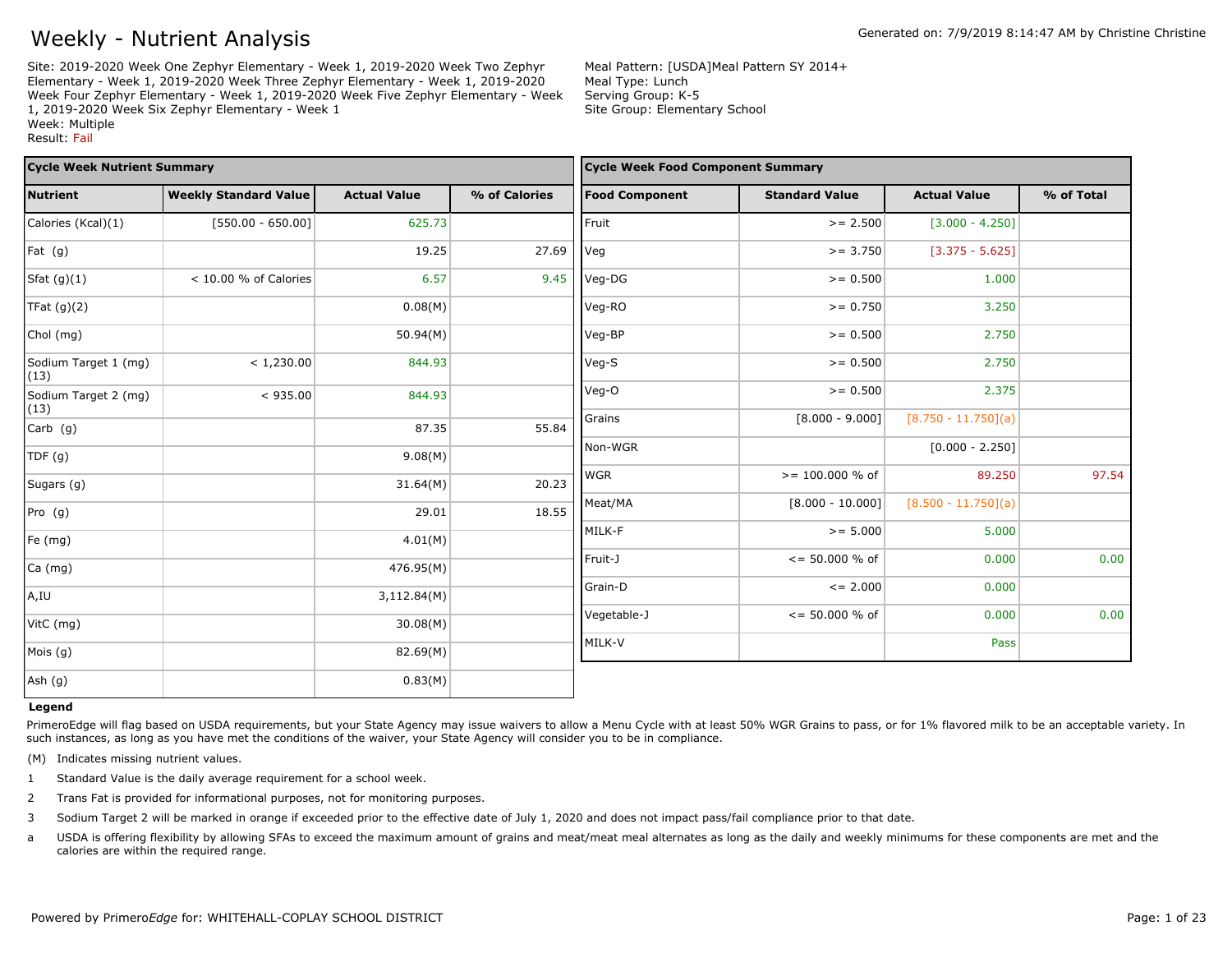| <b>Menu Item</b><br>(Serving Size)                                                                                        | Plan Qty Calorie Fat (g) Sfat | <b>S</b><br>(Kcal) |       | (g)  | <b>TFat</b><br>(g) | <b>Chol</b><br>(mg) | Na<br>(mg) | <b>Carb</b><br>(g) | <b>TDF</b><br>(g) | Sugars   Pro<br>(g) | (g)   | Fe<br>(mg) | Ca<br>(mg) | A,IU         | <b>VitC</b><br>(mg) | <b>Mois</b><br>(g) | Ash (g) |
|---------------------------------------------------------------------------------------------------------------------------|-------------------------------|--------------------|-------|------|--------------------|---------------------|------------|--------------------|-------------------|---------------------|-------|------------|------------|--------------|---------------------|--------------------|---------|
| 2015 week one day one<br>gockley : 70751 - Day: 1                                                                         | 415                           |                    |       |      |                    |                     |            |                    |                   |                     |       |            |            |              |                     |                    |         |
| Category: Entrees; Choose: 1                                                                                              |                               |                    |       |      |                    |                     |            |                    |                   |                     |       |            |            |              |                     |                    |         |
| Chicken, Golden Crispy<br>WG Tenders, Tyson,<br>70334-928, MMA, WGR -<br>SR105310 (3 piece)                               |                               | 415 260.00         | 15.00 | 2.50 | 0.00               | 25.00               | 390.00     | 16.00              | 3.00              | 1.00                | 15.00 | 1.80       | 0.00       | 100.00       | 0.00                | (M)                | (M)     |
| Category: Grains; Choose: 1                                                                                               |                               |                    |       |      |                    |                     |            |                    |                   |                     |       |            |            |              |                     |                    |         |
| Bread, Wheat Cluster<br>Dinner Roll, 1.38oz,<br>Morabito - SR101068 (1<br>ea.)                                            |                               | 250 70.00          | 1.00  | 0.00 | 0.00               | 0.00                | 160.00     | 14.00              | 2.00              | 1.00                | 3.00  | 1.08       | 26.00      | (M)          | (M)                 | (M)                | (M)     |
| Category: Vegetables; Choose: 1                                                                                           |                               |                    |       |      |                    |                     |            |                    |                   |                     |       |            |            |              |                     |                    |         |
| Corn, Seasoned, Elementa<br>ry,6 oz, Veg-O -<br>LR100147 (6 oz.)                                                          |                               | 100 193.42         | 8.09  | 3.35 | 0.00               | 0.00                | 68.84      | 31.11              | 3.93              | $0.00(M)$ 4.11      |       | 0.77       | 3.93       | 638.83       | 5.71                | (M)                | (M)     |
| Category: Fruits; Choose: 1                                                                                               |                               |                    |       |      |                    |                     |            |                    |                   |                     |       |            |            |              |                     |                    |         |
| Apples, fresh, raw,<br>sliced, unpeeled (with<br>skin) from ready-to-eat<br>pouch [100285, A338], F<br>$-SR105075(4 oz.)$ |                               | 350 58.00          | 0.20  | 0.05 | 0.00               | 0.00                | 2.00       | 15.66              | 2.80              | (M)                 | 0.29  | 0.14       | 6.00       | 62.00        | 5.21                | (M)                | (M)     |
| Category: Milk; Choose: 1                                                                                                 |                               |                    |       |      |                    |                     |            |                    |                   |                     |       |            |            |              |                     |                    |         |
| Milk, Variety, milk -<br>LR100009 (1 Carton)                                                                              |                               | 350 111.11 1.67    |       | 1.00 | 0.00               | 11.54               | 143.45     | 14.70              | 0.00              | 13.70               | 8.13  | 0.00       | 275.90     | 570.95       | $1.54(M)$ (M)       |                    | (M)     |
| Category: Condiments; Choose: 4                                                                                           |                               |                    |       |      |                    |                     |            |                    |                   |                     |       |            |            |              |                     |                    |         |
| Ketchup, Natural Low<br>Sodium, Made With<br>Sugar, 9 Gram Packets,<br>Red Gold, REDYL9G -<br>SR107010 (1 packet)         |                               | 115 10.00          | 0.00  | 0.00 | 0.00               | 0.00                | 25.00      | 2.00               | 0.00              | 2.00                | 0.00  | 0.00       | 0.00       | 0.00         | 0.00                | (M)                | (M)     |
| Margarine, Spread,<br>Light, SS Cup, 5g,<br>Glenview Farms, 101535<br>- SR108284 (1 serv.)                                |                               | 125 20.00          | 2.00  | 0.00 | 0.00               | 0.00                | 35.00      | 0.00               | 0.00              | 0.00                | 0.00  | 0.00       | 0.00       | 200.00       | 0.00                | (M)                | (M)     |
| Sauce, BBQ, 250/1 oz<br>Cups, Red Gold,<br>REDOA1Z - SR102279 (1)<br>Tbsp.)                                               |                               | 125 40.00          | 0.00  | 0.00 | 0.00               | 0.00                | 65.00      | 10.00              | (M)               | 8.00                | 0.00  | 0.00       | (M)        | 0.00         | 0.00                | (M)                | (M)     |
| Sauce, Honey Mustard, 1<br>oz Cup, Taste Pleasers<br>Gou - SR101535 (1<br>Package/Bo)                                     |                               | 75 70.00           | 6.00  | 1.00 | (M)                | 10.00               | 220.00     | 4.00               | 0.00              | 2.00                | 0.00  | 0.18       | 8.70       | 1365.00 0.36 |                     | (M)                | (M)     |
| 2015 week one day one<br>gockley : 70722 - Day: 1                                                                         | 400                           |                    |       |      |                    |                     |            |                    |                   |                     |       |            |            |              |                     |                    |         |
| Category: Entrees; Choose: 1                                                                                              |                               |                    |       |      |                    |                     |            |                    |                   |                     |       |            |            |              |                     |                    |         |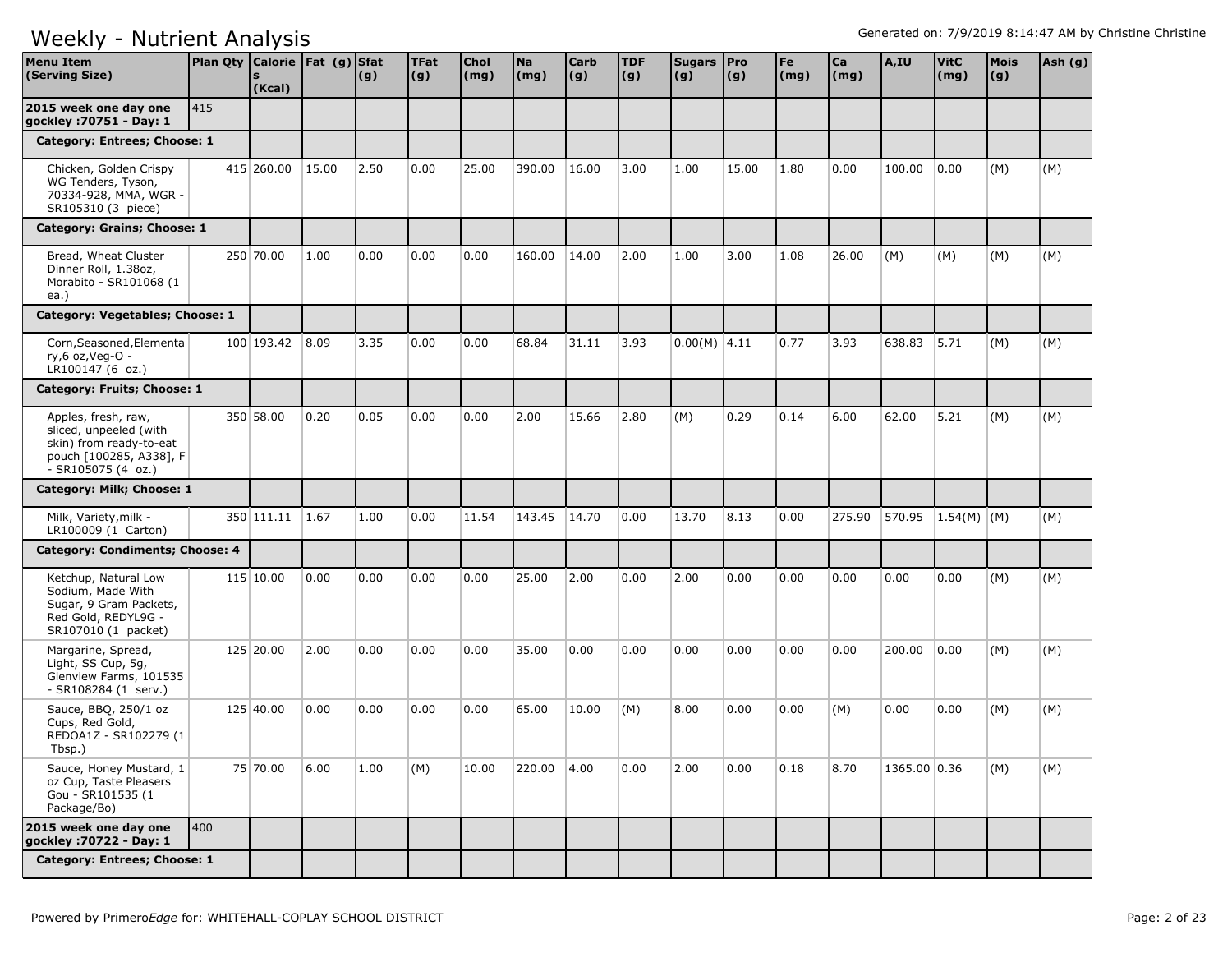| <b>Menu Item</b><br>(Serving Size)                                                                                        | Plan Qty   Calorie   Fat (g)   Sfat | (Kcal)      |       | (g)  | <b>TFat</b><br> (g) | Chol<br>(mg) | <b>Na</b><br>(mg) | <b>Carb</b><br> (g) | <b>TDF</b><br>(g) | Sugars Pro<br>(g) | (g)   | Fe<br>$\mathsf{(mg)}$ | Ca<br>(mg) | A,IU                           | <b>VitC</b><br>(mg) | <b>Mois</b><br>(g) | Ash (g) |
|---------------------------------------------------------------------------------------------------------------------------|-------------------------------------|-------------|-------|------|---------------------|--------------|-------------------|---------------------|-------------------|-------------------|-------|-----------------------|------------|--------------------------------|---------------------|--------------------|---------|
| Chicken, Golden Crispy<br>WG Tenders, Tyson,<br>70334-928, MMA, WGR -<br>SR105310 (3 piece)                               |                                     | 400 260,00  | 15.00 | 2.50 | 0.00                | 25.00        | 390.00            | 16.00               | 3.00              | 1.00              | 15.00 | 1.80                  | 0.00       | 100.00                         | 0.00                | (M)                | (M)     |
| Category: Grains; Choose: 1                                                                                               |                                     |             |       |      |                     |              |                   |                     |                   |                   |       |                       |            |                                |                     |                    |         |
| Bread, Wheat Cluster<br>Dinner Roll, 1.38oz,<br>Morabito - SR101068 (1<br>ea.)                                            |                                     | 350 70.00   | 1.00  | 0.00 | 0.00                | 0.00         | 160.00            | 14.00               | 2.00              | 1.00              | 3.00  | 1.08                  | 26.00      | (M)                            | (M)                 | (M)                | (M)     |
| Category: Vegetables; Choose: 1                                                                                           |                                     |             |       |      |                     |              |                   |                     |                   |                   |       |                       |            |                                |                     |                    |         |
| Carrots, baby-cut, fresh,<br>peeled [100982, A094] -<br>SR105158 (1/2 c.)                                                 |                                     | 100 25.60   | 0.09  | 0.01 | 0.00                | 0.00         | 56.32             | 5.92                | 2.10              | (M)               | 0.46  | 0.65                  | 23.04      | 10006.8 1.92<br>$\overline{7}$ |                     | (M)                | (M)     |
| Potato, Mashed<br>Dehydrated with Vitamin<br>C, Add Wate - SR102135<br>(2/3 Cup (Prepa)                                   |                                     | 335 80.00   | 1.00  | 0.00 | (M)                 | 0.00         | 310.00            | 17.00               | 1.00              | 1.00              | 2.00  | (M)                   | 20.00      | (M)                            | 30.00               | (M)                | (M)     |
| Category: Fruits; Choose: 1                                                                                               |                                     |             |       |      |                     |              |                   |                     |                   |                   |       |                       |            |                                |                     |                    |         |
| Apples, fresh, raw,<br>sliced, unpeeled (with<br>skin) from ready-to-eat<br>pouch [100285, A338], F<br>$-SR105075(4 oz.)$ |                                     | $265$ 58.00 | 0.20  | 0.05 | 0.00                | 0.00         | 2.00              | 15.66               | 2.80              | (M)               | 0.29  | 0.14                  | 6.00       | 62.00                          | 5.21                | (M)                | (M)     |
| Category: Milk; Choose: 1                                                                                                 |                                     |             |       |      |                     |              |                   |                     |                   |                   |       |                       |            |                                |                     |                    |         |
| Milk, Variety, milk -<br>LR100009 (1 Carton)                                                                              |                                     | 345 111.11  | 1.67  | 1.00 | 0.00                | 11.54        | 143.45            | 14.70               | 0.00              | 13.70             | 8.13  | 0.00                  | 275.90     | 570.95                         | $1.54(M)$ (M)       |                    | (M)     |
| Category: Condiments; Choose: 4                                                                                           |                                     |             |       |      |                     |              |                   |                     |                   |                   |       |                       |            |                                |                     |                    |         |
| Dressing, Lite Ranch II,<br>1.5oz, Naturally Fresh -<br>SR105877 (1 packet)                                               |                                     | 25 90.00    | 8.00  | 1.50 | 0.00                | 5.00         | 250.00            | 2.00                | 0.00              | 1.00              | 1.00  | (M)                   | (M)        | (M)                            | (M)                 | (M)                | (M)     |
| Ketchup, Natural Low<br>Sodium, Made With<br>Sugar, 9 Gram Packets,<br>Red Gold, REDYL9G -<br>SR107010 (1 packet)         |                                     | 200 10.00   | 0.00  | 0.00 | 0.00                | 0.00         | 25.00             | 2.00                | 0.00              | 2.00              | 0.00  | 0.00                  | 0.00       | 0.00                           | 0.00                | (M)                | (M)     |
| Margarine, Spread,<br>Light, SS Cup, 5g,<br>Glenview Farms, 101535<br>- SR108284 (1 serv.)                                |                                     | 150 20.00   | 2.00  | 0.00 | 0.00                | 0.00         | 35.00             | 0.00                | 0.00              | 0.00              | 0.00  | 0.00                  | 0.00       | 200.00                         | 0.00                | (M)                | (M)     |
| Poultry Gravy Mix -<br>LR100249 (1/2 oz.)                                                                                 |                                     | 200 25.00   | 1.00  | 0.00 | 0.00                | 0.00         | 135.00 4.00       |                     | 0.00              | 0.00              | 0.00  | 0.00                  | 0.00       | 0.00                           | 0.00                | (M)                | (M)     |
| Sauce, BBQ, 250/1 oz<br>Cups, Red Gold,<br>REDOA1Z - SR102279 (1<br>Tbsp.)                                                |                                     | 125 40.00   | 0.00  | 0.00 | 0.00                | 0.00         | 65.00             | 10.00               | (M)               | 8.00              | 0.00  | 0.00                  | (M)        | 0.00                           | 0.00                | (M)                | (M)     |
| Sauce, Honey Mustard, 1<br>oz Cup, Taste Pleasers<br>Gou - SR101535 (1<br>Package/Bo)                                     |                                     | 75 70.00    | 6.00  | 1.00 | (M)                 | 10.00        | 220.00            | 4.00                | 0.00              | 2.00              | 0.00  | 0.18                  | 8.70       | 1365.00 0.36                   |                     | (M)                | (M)     |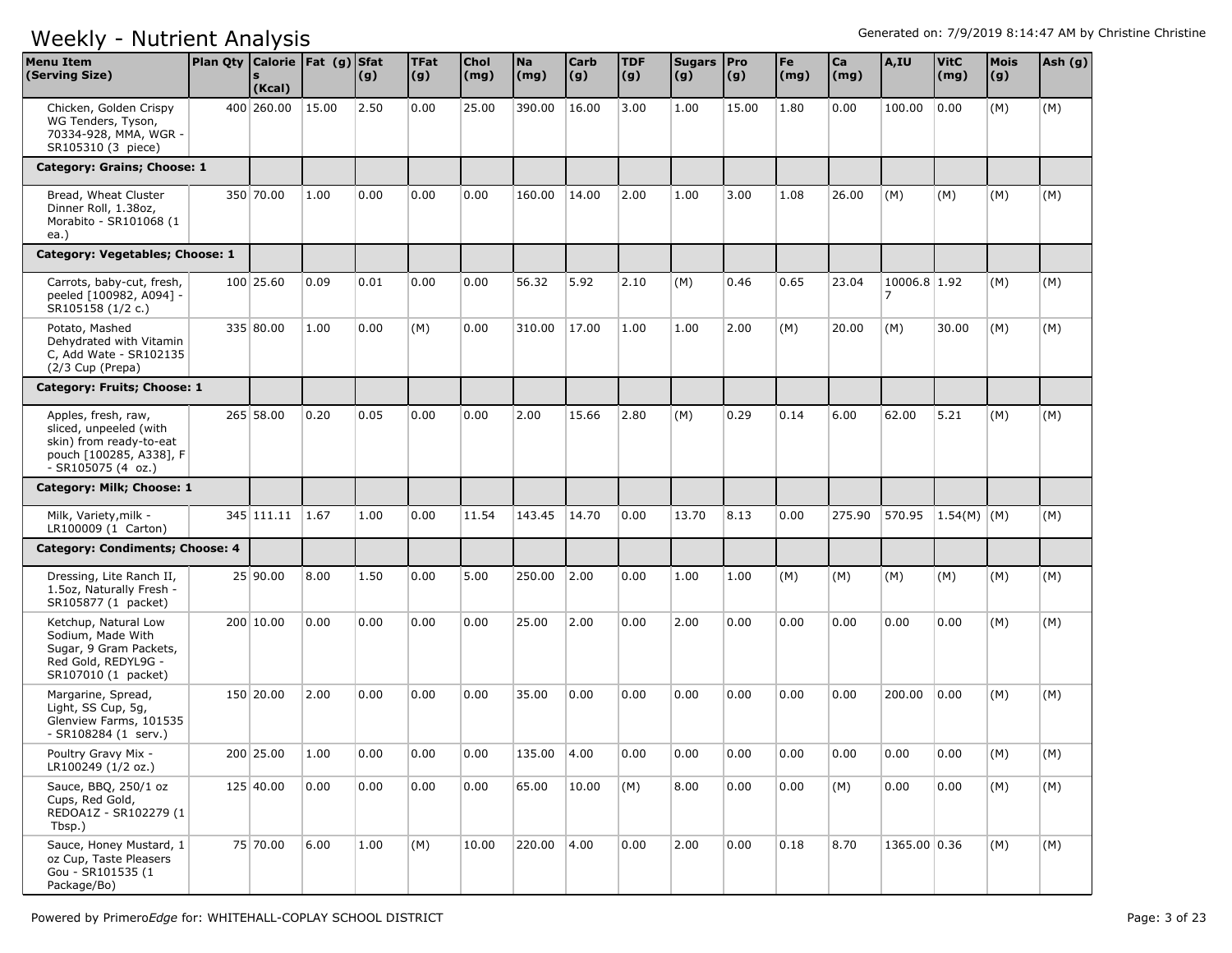| <b>Menu Item</b><br>(Serving Size)                                                                                            | Plan Qty Calorie Fat (g) Sfat | (Kcal)          |       | (g)  | <b>TFat</b><br>(g) | <b>Chol</b><br>(mg) | Na<br>(mg)  | Carb<br>(g) | <b>TDF</b><br>(g) | Sugars Pro<br>(g) | (g)   | Fe<br>$\mathsf{(mg)}$ | Ca<br>(mg) | A,IU         | <b>VitC</b><br>(mg) | Mois<br>(g) | Ash (g) |
|-------------------------------------------------------------------------------------------------------------------------------|-------------------------------|-----------------|-------|------|--------------------|---------------------|-------------|-------------|-------------------|-------------------|-------|-----------------------|------------|--------------|---------------------|-------------|---------|
| 2015 Week Three Day<br>One: 70734 - Day: 1                                                                                    | 415                           |                 |       |      |                    |                     |             |             |                   |                   |       |                       |            |              |                     |             |         |
| Category: Entrees; Choose: 1                                                                                                  |                               |                 |       |      |                    |                     |             |             |                   |                   |       |                       |            |              |                     |             |         |
| Chicken, Golden Crispy<br>Whole Grain Chicken<br>Chunk, Tyson Foods,<br>Inc., 70364-928, MMA,<br>WGR - SR106559 (5<br>pieces) |                               | 415 262.50      | 15.00 | 2.50 | 0.00               | 25.00               | 400.00      | 16.25       | 2.50              | 1.25              | 16.25 | 2.25                  | 25.00      | 125.00       | 0.00                | (M)         | (M)     |
| Category: Grains; Choose: 1                                                                                                   |                               |                 |       |      |                    |                     |             |             |                   |                   |       |                       |            |              |                     |             |         |
| Bread, Wheat Cluster<br>Dinner Roll, 1.38oz,<br>Morabito - SR101068 (1<br>ea.)                                                |                               | 300 70.00       | 1.00  | 0.00 | 0.00               | 0.00                | 160.00      | 14.00       | 2.00              | 1.00              | 3.00  | 1.08                  | 26.00      | (M)          | (M)                 | (M)         | (M)     |
| Category: Vegetables; Choose: 1                                                                                               |                               |                 |       |      |                    |                     |             |             |                   |                   |       |                       |            |              |                     |             |         |
| 3/4 cup cooked carrots -<br>LR100271 (3/4 c.)                                                                                 |                               | 250 70.03       | 0.00  | 0.00 | (M)                | 0.00                | 90.05       | 11.99       | 4.00              | (M)               | 1.99  | 0.24                  | 33.60      | 9830.93 1.94 |                     | (M)         | (M)     |
| Category: Fruits; Choose: 1                                                                                                   |                               |                 |       |      |                    |                     |             |             |                   |                   |       |                       |            |              |                     |             |         |
| Apples, fresh, raw,<br>sliced, unpeeled (with<br>skin) from ready-to-eat<br>pouch [100285, A338], F<br>$-SR105075(4 oz.)$     |                               | 310 58.00       | 0.20  | 0.05 | 0.00               | 0.00                | 2.00        | 15.66       | 2.80              | (M)               | 0.29  | 0.14                  | 6.00       | 62.00        | 5.21                | (M)         | (M)     |
| Category: Milk; Choose: 1                                                                                                     |                               |                 |       |      |                    |                     |             |             |                   |                   |       |                       |            |              |                     |             |         |
| Milk, Variety, milk -<br>LR100009 (1 Carton)                                                                                  |                               | 385 111.11 1.67 |       | 1.00 | 0.00               | 11.54               | 143.45      | 14.70       | 0.00              | 13.70             | 8.13  | 0.00                  | 275.90     | 570.95       | 1.54(M)   (M)       |             | (M)     |
| <b>Category: Condiments; Choose: 3</b>                                                                                        |                               |                 |       |      |                    |                     |             |             |                   |                   |       |                       |            |              |                     |             |         |
| Ketchup, Natural Low<br>Sodium, Made With<br>Sugar, 9 Gram Packets,<br>Red Gold, REDYL9G -<br>SR107010 (1 packet)             |                               | 100 10.00       | 0.00  | 0.00 | 0.00               | 0.00                | 25.00       | 2.00        | 0.00              | 2.00              | 0.00  | 0.00                  | 0.00       | 0.00         | 0.00                | (M)         | (M)     |
| Margarine, Spread,<br>Light, SS Cup, 5g,<br>Glenview Farms, 101535<br>- SR108284 (1 serv.)                                    |                               | 200 20,00       | 2.00  | 0.00 | 0.00               | 0.00                | 35.00       | 0.00        | 0.00              | 0.00              | 0.00  | 0.00                  | 0.00       | 200.00       | 0.00                | (M)         | (M)     |
| Sauce, BBQ, 250/1 oz<br>Cups, Red Gold,<br>REDOA1Z - SR102279 (1<br>Tbsp.)                                                    |                               | 125 40.00       | 0.00  | 0.00 | 0.00               | 0.00                | 65.00       | 10.00       | (M)               | 8.00              | 0.00  | 0.00                  | (M)        | 0.00         | 0.00                | (M)         | (M)     |
| Sauce, Honey Mustard, 1<br>oz Cup, Taste Pleasers<br>Gou - SR101535 (1<br>Package/Bo)                                         |                               | 75 70.00        | 6.00  | 1.00 | (M)                | 10.00               | 220.00 4.00 |             | 0.00              | 2.00              | 0.00  | 0.18                  | 8.70       | 1365.00 0.36 |                     | (M)         | (M)     |
| 2015 Week Three Day<br>One: 70759 - Day: 1                                                                                    | 410                           |                 |       |      |                    |                     |             |             |                   |                   |       |                       |            |              |                     |             |         |
| Category: Entrees; Choose: 1                                                                                                  |                               |                 |       |      |                    |                     |             |             |                   |                   |       |                       |            |              |                     |             |         |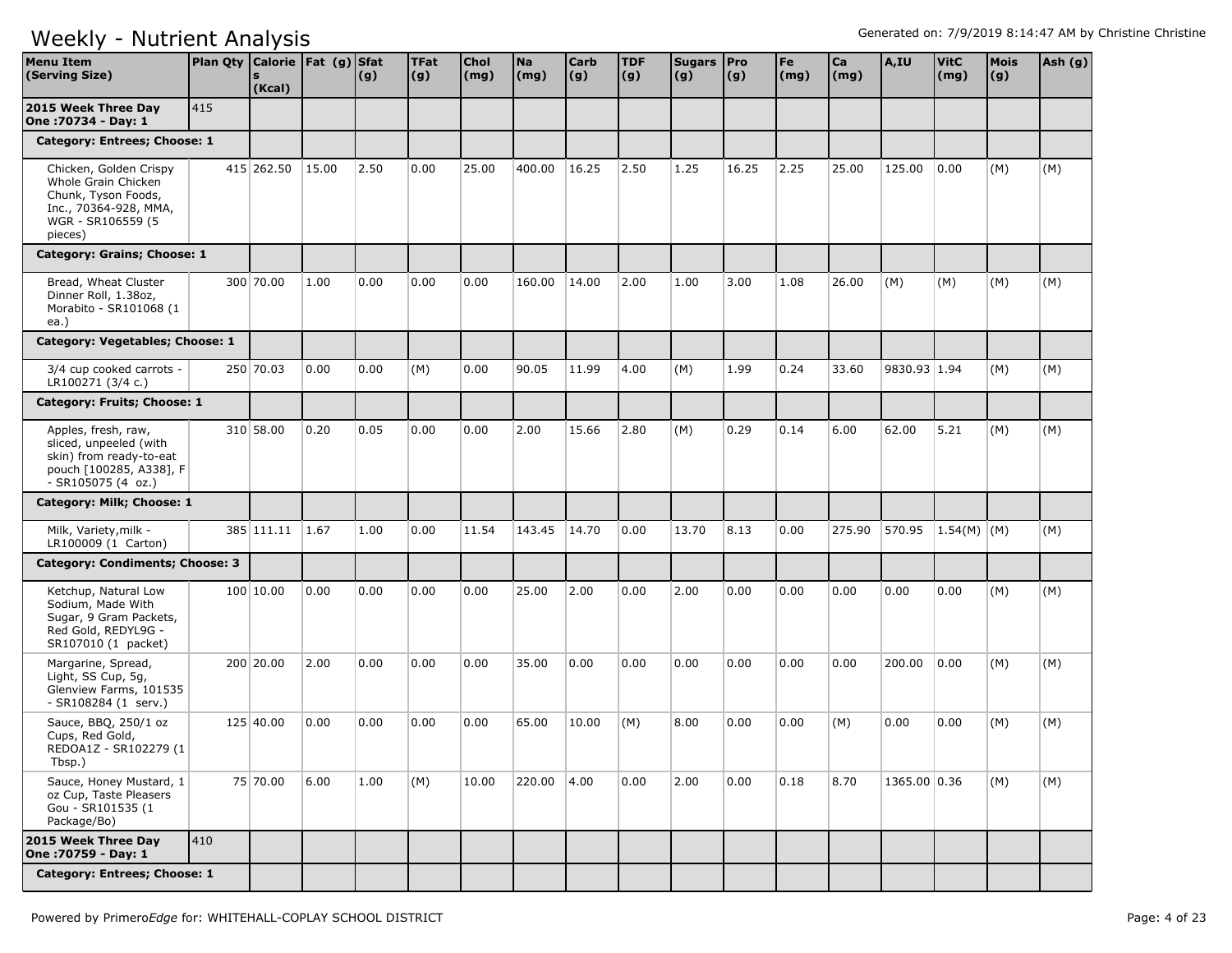| <b>Menu Item</b><br>(Serving Size)                                                                                             | Plan Qty   Calorie   Fat (g)   Sfat | (Kcal)     |       | (g)  | <b>TFat</b><br>(g) | Chol<br>(mg) | <b>Na</b><br>(mg) | <b>Carb</b><br>(g) | <b>TDF</b><br>(g) | Sugars   Pro<br>(g) | $\vert (g) \vert$ | Fe<br>$\mathsf{(mg)}$ | $ca$<br>(mg) | A,IU         | <b>VitC</b><br>(mg) | Mois<br>(g) | Ash (g) |
|--------------------------------------------------------------------------------------------------------------------------------|-------------------------------------|------------|-------|------|--------------------|--------------|-------------------|--------------------|-------------------|---------------------|-------------------|-----------------------|--------------|--------------|---------------------|-------------|---------|
| Chicken, Golden Crispy<br>Whole Grain Chicken<br>Chunk, Tyson Foods,<br>Inc., 70364-928, MMA,<br>WGR - SR106559 (5)<br>pieces) |                                     | 410 262.50 | 15.00 | 2.50 | 0.00               | 25.00        | 400.00            | 16.25              | 2.50              | 1.25                | 16.25             | 2.25                  | 25.00        | 125.00       | 0.00                | (M)         | (M)     |
| Category: Grains; Choose: 1                                                                                                    |                                     |            |       |      |                    |              |                   |                    |                   |                     |                   |                       |              |              |                     |             |         |
| Bread, Wheat Cluster<br>Dinner Roll, 1.38oz,<br>Morabito - SR101068 (1<br>ea.)                                                 |                                     | 300 70.00  | 1.00  | 0.00 | 0.00               | 0.00         | 160.00            | 14.00              | 2.00              | 1.00                | 3.00              | 1.08                  | 26.00        | (M)          | (M)                 | (M)         | (M)     |
| Category: Vegetables; Choose: 1                                                                                                |                                     |            |       |      |                    |              |                   |                    |                   |                     |                   |                       |              |              |                     |             |         |
| 3/4 cup cooked carrots -<br>LR100271 (3/4 c.)                                                                                  |                                     | 250 70.03  | 0.00  | 0.00 | (M)                | 0.00         | 90.05             | 11.99              | 4.00              | (M)                 | 1.99              | 0.24                  | 33.60        | 9830.93 1.94 |                     | (M)         | (M)     |
| Category: Fruits; Choose: 1                                                                                                    |                                     |            |       |      |                    |              |                   |                    |                   |                     |                   |                       |              |              |                     |             |         |
| Apples, fresh, raw,<br>sliced, unpeeled (with<br>skin) from ready-to-eat<br>pouch [100285, A338], F<br>$-SR105075(4 oz.)$      |                                     | 355 58.00  | 0.20  | 0.05 | 0.00               | 0.00         | 2.00              | 15.66              | 2.80              | (M)                 | 0.29              | 0.14                  | 6.00         | 62.00        | 5.21                | (M)         | (M)     |
| Category: Milk; Choose: 1                                                                                                      |                                     |            |       |      |                    |              |                   |                    |                   |                     |                   |                       |              |              |                     |             |         |
| Milk, Variety, milk -<br>LR100009 (1 Carton)                                                                                   |                                     | 400 111.11 | 1.67  | 1.00 | 0.00               | 11.54        | 143.45            | 14.70              | 0.00              | 13.70               | 8.13              | 0.00                  | 275.90       | 570.95       | 1.54(M) (M)         |             | (M)     |
| Category: Condiments; Choose: 3                                                                                                |                                     |            |       |      |                    |              |                   |                    |                   |                     |                   |                       |              |              |                     |             |         |
| Ketchup, Natural Low<br>Sodium, Made With<br>Sugar, 9 Gram Packets,<br>Red Gold, REDYL9G -<br>SR107010 (1 packet)              |                                     | 150 10.00  | 0.00  | 0.00 | 0.00               | 0.00         | 25.00             | 2.00               | 0.00              | 2.00                | 0.00              | 0.00                  | 0.00         | 0.00         | 0.00                | (M)         | (M)     |
| Margarine, Spread,<br>Light, SS Cup, 5g,<br>Glenview Farms, 101535<br>- SR108284 (1 serv.)                                     |                                     | 200 20.00  | 2.00  | 0.00 | 0.00               | 0.00         | 35.00             | 0.00               | 0.00              | 0.00                | 0.00              | 0.00                  | 0.00         | 200.00       | 0.00                | (M)         | (M)     |
| Sauce, BBQ, 250/1 oz<br>Cups, Red Gold,<br>REDOA1Z - SR102279 (1<br>Tbsp.)                                                     |                                     | 185 40.00  | 0.00  | 0.00 | 0.00               | 0.00         | 65.00             | 10.00              | (M)               | 8.00                | 0.00              | 0.00                  | (M)          | 0.00         | 0.00                | (M)         | (M)     |
| Sauce, Honey Mustard, 1<br>oz Cup, Taste Pleasers<br>Gou - SR101535 (1<br>Package/Bo)                                          |                                     | 85 70.00   | 6.00  | 1.00 | (M)                | 10.00        | 220.00            | 4.00               | 0.00              | 2.00                | 0.00              | 0.18                  | 8.70         | 1365.00 0.36 |                     | (M)         | (M)     |
| <b>Week Five Day One</b><br>Gockley : 70754 - Day: 1                                                                           | 380                                 |            |       |      |                    |              |                   |                    |                   |                     |                   |                       |              |              |                     |             |         |
| Category: Entrees; Choose: 1                                                                                                   |                                     |            |       |      |                    |              |                   |                    |                   |                     |                   |                       |              |              |                     |             |         |
| Meat & Cheese, Combo<br>for Nachos - LR100066<br>(1 portion)                                                                   |                                     | 380 448.00 | 23.70 | 6.79 | 0.00               | 50.00        | 620.00            | 41.18              | 4.00              | $2.00(M)$ 20.53     |                   | 2.81                  | 223.00       | 787.00 5.00  |                     | (M)         | (M)     |
| Category: Vegetables; Choose: 2                                                                                                |                                     |            |       |      |                    |              |                   |                    |                   |                     |                   |                       |              |              |                     |             |         |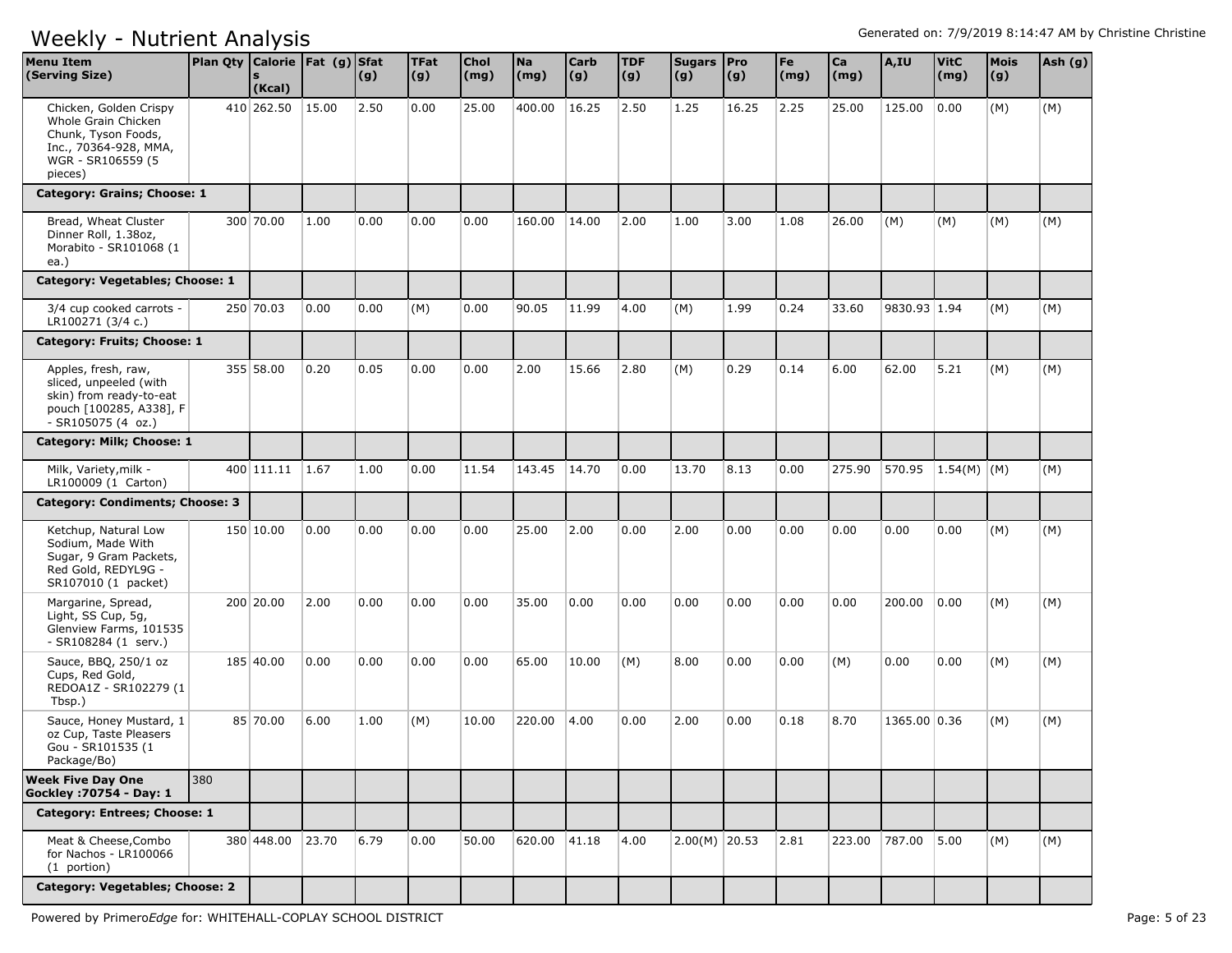| <b>Menu Item</b><br>(Serving Size)                                                                                        | Plan Qty   Calorie   Fat (g)   Sfat | (Kcal)          |       | (g)  | <b>TFat</b><br>(g) | <b>Chol</b><br>(mg) | <b>Na</b><br>(mg) | <b>Carb</b><br>(g) | <b>TDF</b><br>(g) | Sugars   Pro<br>(g) | (g)  | Fe<br>(mg) | Ca<br>(mg) | A,IU   | <b>VitC</b><br>(mg) | <b>Mois</b><br>(g) | Ash (g) |
|---------------------------------------------------------------------------------------------------------------------------|-------------------------------------|-----------------|-------|------|--------------------|---------------------|-------------------|--------------------|-------------------|---------------------|------|------------|------------|--------|---------------------|--------------------|---------|
| Beans, Black, Cooked, Can<br>,San Pablo,F2191,VEG-<br>BP - LR100024 (4<br>ounces)                                         |                                     | 200 120.00      | 0.00  | 0.00 | 0.00               | 0.00                | 430.00            | 21.00              | 6.00              | (M)                 | 8.00 | 5.40       | 40.00      | 0.00   | 0.00                | (M)                | (M)     |
| Lettuce, Lettuce<br>Shredded, 1/8 pillow<br>Pack, Cross Val -<br>LR100029 (2 ounces)                                      |                                     | 310 6.37        | 0.00  | 0.00 | 0.00               | 0.00                | 6.37              | 0.64               | 0.64              | 1.27                | 0.64 | 0.23       | 12.74      | 191.12 | 2.29                | (M)                | (M)     |
| Category: Fruits; Choose: 1                                                                                               |                                     |                 |       |      |                    |                     |                   |                    |                   |                     |      |            |            |        |                     |                    |         |
| Apples, fresh, raw,<br>sliced, unpeeled (with<br>skin) from ready-to-eat<br>pouch [100285, A338], F<br>- SR105075 (4 oz.) |                                     | 355 58.00       | 0.20  | 0.05 | 0.00               | 0.00                | 2.00              | 15.66              | 2.80              | (M)                 | 0.29 | 0.14       | 6.00       | 62.00  | 5.21                | (M)                | (M)     |
| Category: Milk; Choose: 1                                                                                                 |                                     |                 |       |      |                    |                     |                   |                    |                   |                     |      |            |            |        |                     |                    |         |
| Milk, Variety, milk -<br>LR100009 (1 Carton)                                                                              |                                     | 369 111.11      | 1.67  | 1.00 | 0.00               | 11.54               | 143.45            | 14.70              | 0.00              | 13.70               | 8.13 | 0.00       | 275.90     | 570.95 | 1.54(M)   (M)       |                    | (M)     |
| Category: Condiments; Choose: 1                                                                                           |                                     |                 |       |      |                    |                     |                   |                    |                   |                     |      |            |            |        |                     |                    |         |
| Copy of Copy of Salsa,<br>Chunky Mild Salsa,<br>Canned, - LR100078<br>(1/4 c.)                                            |                                     | 100 10.00       | 0.00  | 0.00 | 0.00               | 0.00                | 140.00            | 2.00               | 1.00              | 2.00                | 0.00 | 0.36       | 20.00      | 150.00 | 1.20                | (M)                | (M)     |
| 2015 Week Two Day One<br>Gockley : 70729 - Day: 1                                                                         | 400                                 |                 |       |      |                    |                     |                   |                    |                   |                     |      |            |            |        |                     |                    |         |
| Category: Entrees; Choose: 1                                                                                              |                                     |                 |       |      |                    |                     |                   |                    |                   |                     |      |            |            |        |                     |                    |         |
| Soft Shell Taco -<br>LR100211 (1 ea.)                                                                                     |                                     | 400 308.00      | 13.70 | 5.79 | 0.00               | 50.00               | 590.00            | 31.18              | 6.00              | $2.00(M)$ 20.53     |      | 2.10       | 223.00     | 787.00 | 5.00                | (M)                | (M)     |
| Category: Vegetables; Choose: 2                                                                                           |                                     |                 |       |      |                    |                     |                   |                    |                   |                     |      |            |            |        |                     |                    |         |
| Beans, Black, Cooked, Can<br>,San Pablo,F2191,VEG-<br>BP - LR100024 (4<br>ounces)                                         |                                     | 100 120.00      | 0.00  | 0.00 | 0.00               | 0.00                | 430.00            | 21.00              | 6.00              | (M)                 | 8.00 | 5.40       | 40.00      | 0.00   | 0.00                | (M)                | (M)     |
| Lettuce, Lettuce<br>Shredded, 1/8 pillow<br>Pack, Cross Val -<br>LR100029 (2 ounces)                                      |                                     | 310 6.37        | 0.00  | 0.00 | 0.00               | 0.00                | 6.37              | 0.64               | 0.64              | 1.27                | 0.64 | 0.23       | 12.74      | 191.12 | 2.29                | (M)                | (M)     |
| Category: Fruits; Choose: 1                                                                                               |                                     |                 |       |      |                    |                     |                   |                    |                   |                     |      |            |            |        |                     |                    |         |
| Apples, fresh, raw,<br>sliced, unpeeled (with<br>skin) from ready-to-eat<br>pouch [100285, A338], F<br>- SR105075 (4 oz.) |                                     | 380 58.00       | 0.20  | 0.05 | 0.00               | 0.00                | 2.00              | 15.66              | 2.80              | (M)                 | 0.29 | 0.14       | 6.00       | 62.00  | 5.21                | (M)                | (M)     |
| Category: Milk; Choose: 1                                                                                                 |                                     |                 |       |      |                    |                     |                   |                    |                   |                     |      |            |            |        |                     |                    |         |
| Milk, Variety, milk -<br>LR100009 (1 Carton)                                                                              |                                     | 366 111.11 1.67 |       | 1.00 | 0.00               | 11.54               | 143.45            | 14.70              | 0.00              | 13.70               | 8.13 | 0.00       | 275.90     |        | 570.95 1.54(M) (M)  |                    | (M)     |
| Category: Condiments; Choose: 1                                                                                           |                                     |                 |       |      |                    |                     |                   |                    |                   |                     |      |            |            |        |                     |                    |         |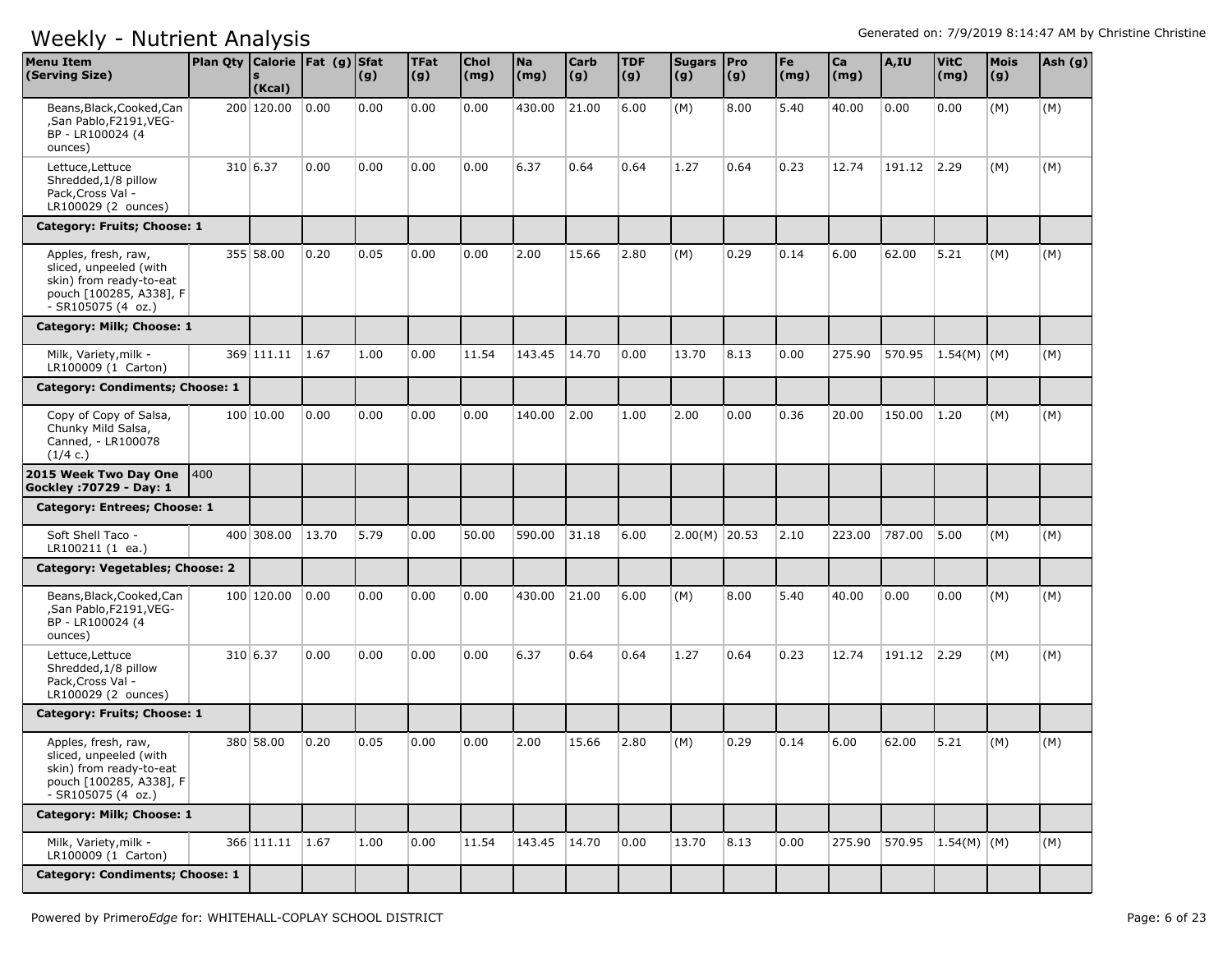| <b>Menu Item</b><br>(Serving Size)                                                                                | Plan Qty Calorie   Fat (g) Sfat | (Kcal)           |       | (g)  | <b>TFat</b><br> (g) | <b>Chol</b><br>(mg) | <b>Na</b><br>(mg) | <b>Carb</b><br>(g) | <b>TDF</b><br>(g) | Sugars   Pro<br>(g) | (g)   | Fe<br>(mg) | Ca<br>(mg) | A,IU          | <b>VitC</b><br>(mg) | <b>Mois</b><br>(g) | Ash (g) |
|-------------------------------------------------------------------------------------------------------------------|---------------------------------|------------------|-------|------|---------------------|---------------------|-------------------|--------------------|-------------------|---------------------|-------|------------|------------|---------------|---------------------|--------------------|---------|
| Copy of Copy of Salsa,<br>Chunky Mild Salsa,<br>Canned, - LR100078<br>(1/4 c.)                                    |                                 | 85 10.00         | 0.00  | 0.00 | 0.00                | 0.00                | 140.00            | 2.00               | 1.00              | 2.00                | 0.00  | 0.36       | 20.00      | 150.00        | 1.20                | (M)                | (M)     |
| 2015 Week Three Day<br><b>Two Gockley : 70734 -</b><br>Day: $2$                                                   | 385                             |                  |       |      |                     |                     |                   |                    |                   |                     |       |            |            |               |                     |                    |         |
| Category: Entrees; Choose: 1                                                                                      |                                 |                  |       |      |                     |                     |                   |                    |                   |                     |       |            |            |               |                     |                    |         |
| Bacon, Egg & Cheese on<br>hamburger bun<br>Bun, WW, M/MA -<br>LR100118 (1 ea.)                                    |                                 | 300 272.24       | 12.13 | 4.79 | $0.00(M)$ 208.44    |                     | 585.39            | 24.36              | 1.04              | $2.00(M)$ 14.32     |       | 2.79       | 84.97      | 407.88<br>(M) | 4.39(M) (M)         |                    | (M)     |
| pb &j / graham cracker<br>string cheese -<br>LR100109 (1 ea.)                                                     |                                 | 85 469.01        | 25.93 | 6.46 | 0.00                | 14.81               | 587.41            | 49.99              | 7.00              | 19.00               | 16.91 | 2.16       | 317.53     | 598.76<br>(M) | $ 0.00(M) $ (M)     |                    | (M)     |
| Category: Vegetables; Choose: 2                                                                                   |                                 |                  |       |      |                     |                     |                   |                    |                   |                     |       |            |            |               |                     |                    |         |
| Celery/1/2 cup<br>serving/sticks -<br>LR100225 (1/2 c.)                                                           |                                 | 255 17.96        | 0.19  | 0.05 | (M)                 | 0.00                | 89.82             | 3.33               | 1.80              | (M)                 | 0.78  | 0.23       | 44.91      | 504.13        | 3.48                | 107.15             | 0.84    |
| Emoticon Potato shapes<br>- LR100302 (4 pieces)                                                                   |                                 | 285 120.00       | 4.00  | 0.50 | 0.00                | 0.00                | 80.00             | 18.00              | 2.00              | 0.00                | 2.00  | 0.72       | 0.00       | 0.00          | 0.00                | (M)                | (M)     |
| Category: Fruits; Choose: 1                                                                                       |                                 |                  |       |      |                     |                     |                   |                    |                   |                     |       |            |            |               |                     |                    |         |
| Applesauce<br>Unsweetened, -<br>LR100206 (4 1/2 oz.)                                                              |                                 | 165 57.38        | 0.11  | 0.01 | 0.00                | 0.00                | 2.25              | 15.75              | 1.13              | 13.50               | 0.23  | 0.34       | 5.63       | 39.38         | 1.35                | (M)                | (M)     |
| Bananas, raw -<br>SR105089 (1 medium<br>(7")                                                                      |                                 | 235 105.02       | 0.39  | 0.13 | 0.00                | 0.00                | 1.18              | 26.95              | 3.07              | 14.43               | 1.29  | 0.31       | 5.90       | 75.52         | 10.27               | 88.39              | 0.97    |
| Category: Milk; Choose: 1                                                                                         |                                 |                  |       |      |                     |                     |                   |                    |                   |                     |       |            |            |               |                     |                    |         |
| Milk, Variety, milk -<br>LR100009 (1 Carton)                                                                      |                                 | 345 111.11       | 1.67  | 1.00 | 0.00                | 11.54               | 143.45            | 14.70              | 0.00              | 13.70               | 8.13  | 0.00       | 275.90     | 570.95        | $1.54(M)$ (M)       |                    | (M)     |
| <b>Category: Condiments; Choose: 2</b>                                                                            |                                 |                  |       |      |                     |                     |                   |                    |                   |                     |       |            |            |               |                     |                    |         |
| Dressing, Lite Ranch II,<br>1.5oz, Naturally Fresh -<br>SR105877 (1 packet)                                       |                                 | 50 90.00         | 8.00  | 1.50 | 0.00                | 5.00                | 250.00            | 2.00               | 0.00              | 1.00                | 1.00  | (M)        | (M)        | (M)           | (M)                 | (M)                | (M)     |
| Ketchup, Natural Low<br>Sodium, Made With<br>Sugar, 9 Gram Packets,<br>Red Gold, REDYL9G -<br>SR107010 (1 packet) |                                 | 200 10.00        | 0.00  | 0.00 | 0.00                | 0.00                | 25.00             | 2.00               | 0.00              | 2.00                | 0.00  | 0.00       | 0.00       | 0.00          | 0.00                | (M)                | (M)     |
| 2015 Week Three Day<br>Two Gockley : 70759 -<br>Day: $2$                                                          | 385                             |                  |       |      |                     |                     |                   |                    |                   |                     |       |            |            |               |                     |                    |         |
| Category: Entrees; Choose: 1                                                                                      |                                 |                  |       |      |                     |                     |                   |                    |                   |                     |       |            |            |               |                     |                    |         |
| Bacon, Egg & Cheese on<br>hamburger bun<br>Bun, WW, M/MA -<br>LR100118 (1 ea.)                                    |                                 | 300 272.24 12.13 |       | 4.79 |                     | $0.00(M)$ 208.44    | 585.39 24.36      |                    | 1.04              | $2.00(M)$ 14.32     |       | 2.79       | 84.97      | (M)           | 407.88 4.39(M) (M)  |                    | (M)     |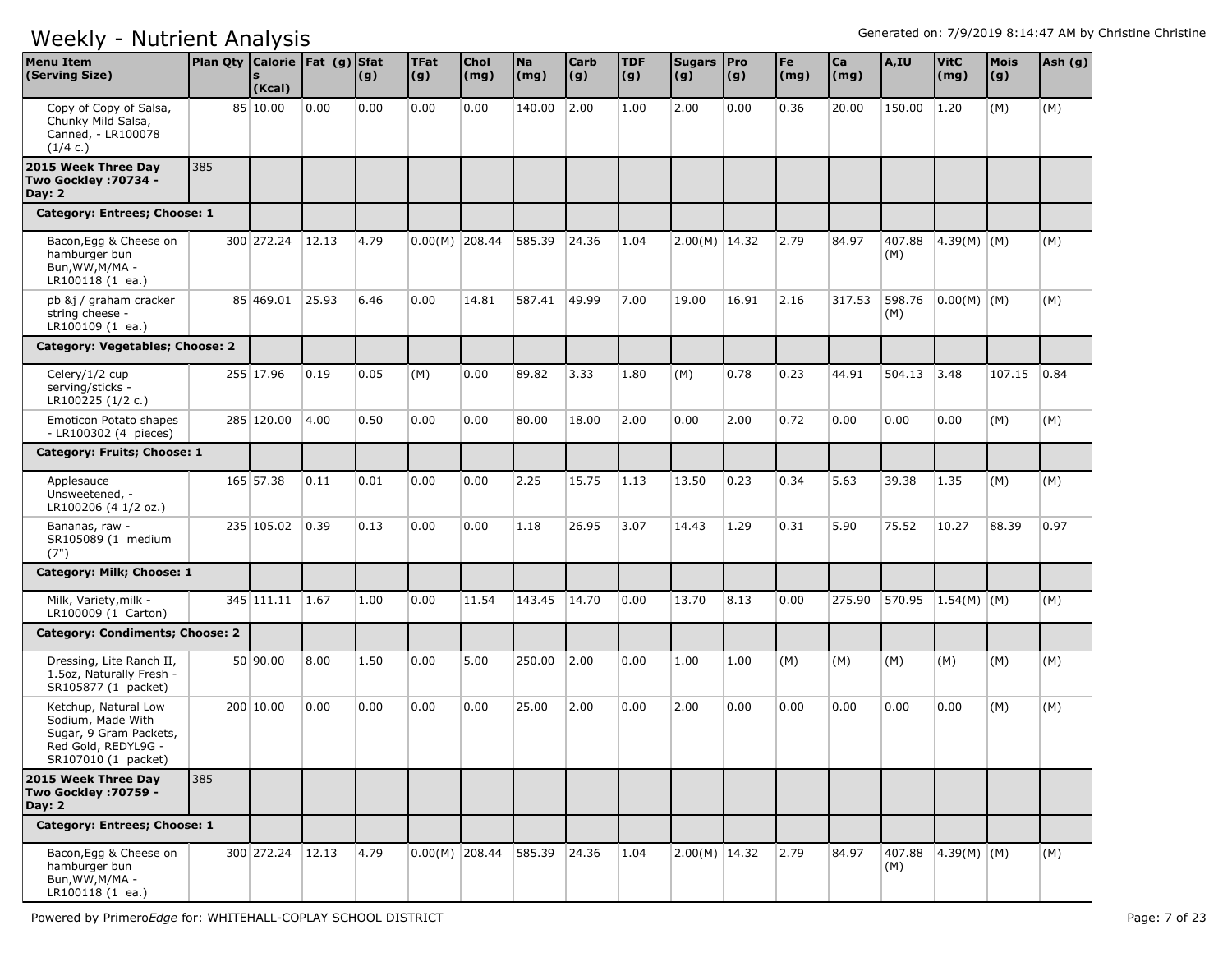| <b>Menu Item</b><br>(Serving Size)                                                                                | Plan Qty   Calorie   Fat (g)   Sfat | (Kcal)     |                | (g)  | <b>TFat</b><br>(g) | Chol<br>(mg) | <b>Na</b><br>(mg) | <b>Carb</b><br> (g) | <b>TDF</b><br>$\vert (g) \vert$ | Sugars Pro<br>(g) | $\vert (g) \vert$ | Fe<br>(mg) | Ca<br>(mg) | A,IU          | <b>VitC</b><br>(mg) | <b>Mois</b><br>(g) | Ash (g) |
|-------------------------------------------------------------------------------------------------------------------|-------------------------------------|------------|----------------|------|--------------------|--------------|-------------------|---------------------|---------------------------------|-------------------|-------------------|------------|------------|---------------|---------------------|--------------------|---------|
| pb &j / graham cracker<br>string cheese -<br>LR100109 (1 ea.)                                                     |                                     | 85 469.01  | 25.93          | 6.46 | 0.00               | 14.81        | 587.41            | 49.99               | 7.00                            | 19.00             | 16.91             | 2.16       | 317.53     | 598.76<br>(M) | $ 0.00(M) $ (M)     |                    | (M)     |
| Category: Vegetables; Choose: 2                                                                                   |                                     |            |                |      |                    |              |                   |                     |                                 |                   |                   |            |            |               |                     |                    |         |
| Celery/1/2 cup<br>serving/sticks -<br>LR100225 (1/2 c.)                                                           |                                     | 190 17.96  | 0.19           | 0.05 | (M)                | 0.00         | 89.82             | 3.33                | 1.80                            | (M)               | 0.78              | 0.23       | 44.91      | 504.13        | 3.48                | 107.15             | 0.84    |
| Emoticon Potato shapes<br>- LR100302 (4 pieces)                                                                   |                                     | 155 120.00 | 4.00           | 0.50 | 0.00               | 0.00         | 80.00             | 18.00               | 2.00                            | 0.00              | 2.00              | 0.72       | 0.00       | 0.00          | 0.00                | (M)                | (M)     |
| Category: Fruits; Choose: 1                                                                                       |                                     |            |                |      |                    |              |                   |                     |                                 |                   |                   |            |            |               |                     |                    |         |
| Applesauce<br>Unsweetened, -<br>LR100206 (4 1/2 oz.)                                                              |                                     | 115 57.38  | 0.11           | 0.01 | 0.00               | 0.00         | 2.25              | 15.75               | 1.13                            | 13.50             | 0.23              | 0.34       | 5.63       | 39.38         | 1.35                | (M)                | (M)     |
| Bananas, raw -<br>SR105089 (1 medium<br>(7")                                                                      |                                     | 285 105.02 | 0.39           | 0.13 | 0.00               | 0.00         | 1.18              | 26.95               | 3.07                            | 14.43             | 1.29              | 0.31       | 5.90       | 75.52         | 10.27               | 88.39              | 0.97    |
| Category: Milk; Choose: 1                                                                                         |                                     |            |                |      |                    |              |                   |                     |                                 |                   |                   |            |            |               |                     |                    |         |
| Milk, Variety, milk -<br>LR100009 (1 Carton)                                                                      |                                     | 366 111.11 | 1.67           | 1.00 | 0.00               | 11.54        | 143.45            | 14.70               | 0.00                            | 13.70             | 8.13              | 0.00       | 275.90     | 570.95        | $1.54(M)$ (M)       |                    | (M)     |
| <b>Category: Condiments; Choose: 2</b>                                                                            |                                     |            |                |      |                    |              |                   |                     |                                 |                   |                   |            |            |               |                     |                    |         |
| Ketchup, Natural Low<br>Sodium, Made With<br>Sugar, 9 Gram Packets,<br>Red Gold, REDYL9G -<br>SR107010 (1 packet) |                                     | 185 10.00  | 0.00           | 0.00 | 0.00               | 0.00         | 25.00             | 2.00                | 0.00                            | 2.00              | 0.00              | 0.00       | 0.00       | 0.00          | 0.00                | (M)                | (M)     |
| 2015 week one day two<br>gockley: 70751 - Day: 2                                                                  | 400                                 |            |                |      |                    |              |                   |                     |                                 |                   |                   |            |            |               |                     |                    |         |
| Category: Entrees; Choose: 1                                                                                      |                                     |            |                |      |                    |              |                   |                     |                                 |                   |                   |            |            |               |                     |                    |         |
| Hamburger, Sandwich -<br>$LR100143$ (1 sandwich)                                                                  |                                     | 300 326.00 | 16.50          | 5.50 | 0.80               | 52.50        | 551.80            | 24.00               | 3.00                            | $1.00(M)$ 18.50   |                   | 2.44       | 70.00      | 42.00<br>(M)  | $0.00(M)$ (M)       |                    | (M)     |
| pb &j / graham cracker<br>string cheese -<br>LR100109 (1 ea.)                                                     |                                     | 100 469.01 | 25.93          | 6.46 | 0.00               | 14.81        | 587.41            | 49.99               | 7.00                            | 19.00             | 16.91             | 2.16       | 317.53     | 598.76<br>(M) | $0.00(M)$ (M)       |                    | (M)     |
| Category: Vegetables; Choose: 1                                                                                   |                                     |            |                |      |                    |              |                   |                     |                                 |                   |                   |            |            |               |                     |                    |         |
| Bushes baked beans 3/4<br>cup - LR100267 (3/4 c.)                                                                 |                                     | 200 210.00 | 0.00           | 0.00 | 0.00               | 0.00         | 555.00            | 45.00               | 7.50                            | 18.00             | 7.50              | 2.70       | 60.00      | 0.00          | 0.00                | (M)                | (M)     |
| Category: Fruits; Choose: 1                                                                                       |                                     |            |                |      |                    |              |                   |                     |                                 |                   |                   |            |            |               |                     |                    |         |
| Applesauce<br>Unsweetened, -<br>LR100206 (4 1/2 oz.)                                                              |                                     | 100 57.38  | 0.11           | 0.01 | 0.00               | 0.00         | 2.25              | 15.75               | 1.13                            | 13.50             | 0.23              | 0.34       | 5.63       | 39.38         | 1.35                | (M)                | (M)     |
| Bananas, raw -<br>SR105089 (1 medium<br>(7")                                                                      |                                     | 500 105.02 | $ 0.39\rangle$ | 0.13 | 0.00               | 0.00         | 1.18              | 26.95               | 3.07                            | 14.43             | 1.29              | 0.31       | 5.90       | 75.52         | 10.27               | 88.39              | 0.97    |
| Category: Milk; Choose: 1                                                                                         |                                     |            |                |      |                    |              |                   |                     |                                 |                   |                   |            |            |               |                     |                    |         |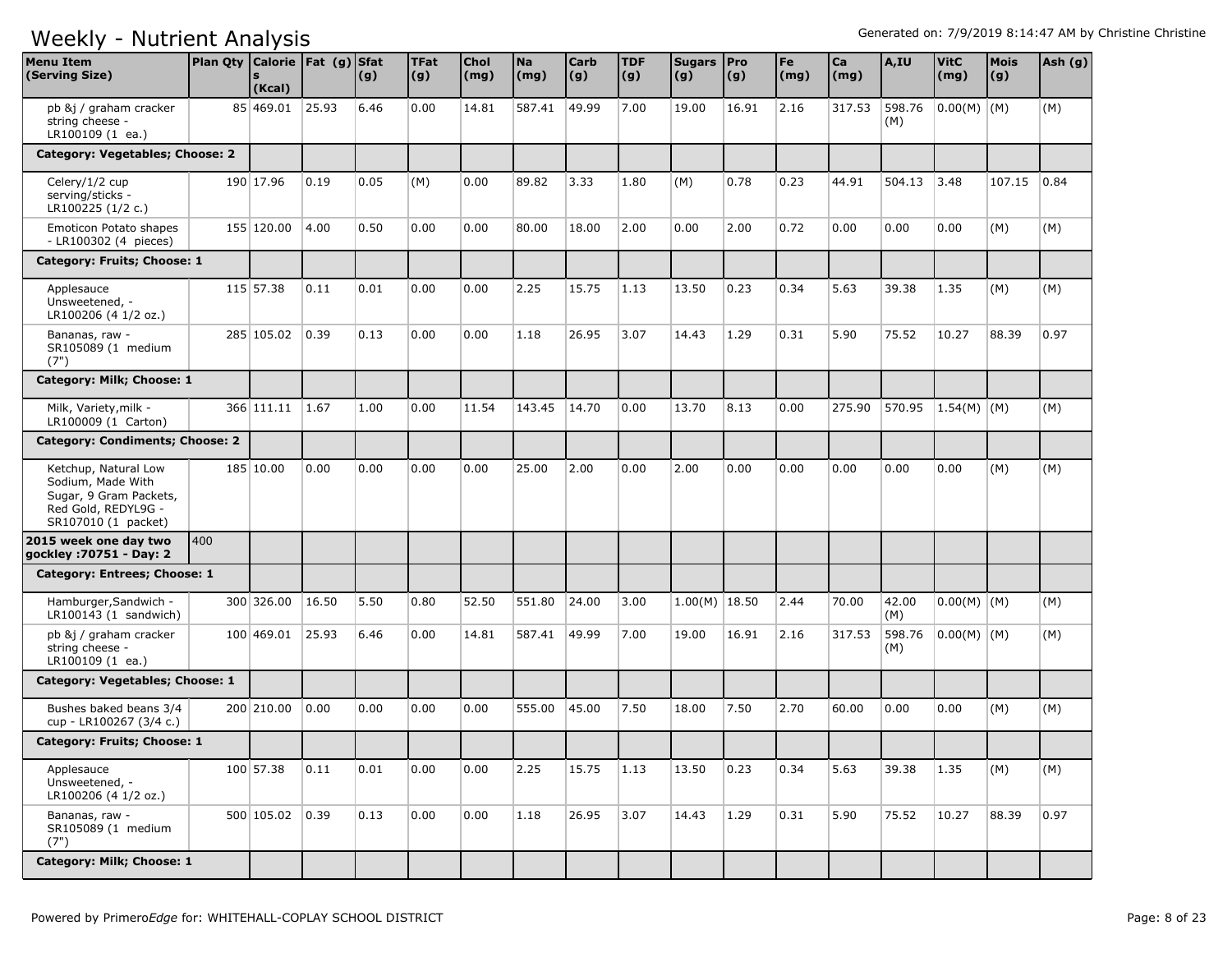| <b>Menu Item</b><br>(Serving Size)                                                                                | Plan Qty $\vert$ Calorie $\vert$ Fat (g) | $\mathbf{s}$<br>(Kcal) |       | <b>Sfat</b><br>(g) | <b>TFat</b><br>(g) | Chol<br>$\mathsf{(mg)}$ | <b>Na</b><br>(mg) | Carb<br> (g) | <b>TDF</b><br>(g) | Sugars Pro<br>(g) | (g)   | Fe<br>$\mathsf{(mg)}$ | Ca<br>(mg) | A,IU          | <b>VitC</b><br>(mg) | <b>Mois</b><br>(g) | Ash (g) |
|-------------------------------------------------------------------------------------------------------------------|------------------------------------------|------------------------|-------|--------------------|--------------------|-------------------------|-------------------|--------------|-------------------|-------------------|-------|-----------------------|------------|---------------|---------------------|--------------------|---------|
| Milk, Variety, milk -<br>LR100009 (1 Carton)                                                                      |                                          | 360 111.11 1.67        |       | 1.00               | 0.00               | 11.54                   | 143.45            | 14.70        | 0.00              | 13.70             | 8.13  | 0.00                  | 275.90     | 570.95        | $1.54(M)$ (M)       |                    | (M)     |
| Category: Condiments; Choose: 3                                                                                   |                                          |                        |       |                    |                    |                         |                   |              |                   |                   |       |                       |            |               |                     |                    |         |
| Ketchup, Natural Low<br>Sodium, Made With<br>Sugar, 9 Gram Packets,<br>Red Gold, REDYL9G -<br>SR107010 (1 packet) |                                          | 155 10.00              | 0.00  | 0.00               | 0.00               | 0.00                    | 25.00             | 2.00         | 0.00              | 2.00              | 0.00  | 0.00                  | 0.00       | 0.00          | 0.00                | (M)                | (M)     |
| Mustard, SS Packet 5.5<br>g, Diamond Crystal<br>Brands, 72008 -<br>SR100708 (1 individual)                        |                                          | 20 5.00                | 0.00  | 0.00               | 0.00               | 0.00                    | 25.00             | 0.00         | 0.00              | 0.00              | 0.00  | 0.00                  | 0.00       | 0.00          | 0.00                | (M)                | (M)     |
| 2015 week one day two<br>gockley: 70722 - Day: 2                                                                  | 385                                      |                        |       |                    |                    |                         |                   |              |                   |                   |       |                       |            |               |                     |                    |         |
| Category: Entrees; Choose: 1                                                                                      |                                          |                        |       |                    |                    |                         |                   |              |                   |                   |       |                       |            |               |                     |                    |         |
| Hamburger, Sandwich -<br>LR100143 (1 sandwich)                                                                    |                                          | 330 326.00             | 16.50 | 5.50               | 0.80               | 52.50                   | 551.80            | 24.00        | 3.00              | $1.00(M)$ 18.50   |       | 2.44                  | 70.00      | 42.00<br>(M)  | $0.00(M)$ (M)       |                    | (M)     |
| pb &j / graham cracker<br>string cheese -<br>LR100109 (1 ea.)                                                     |                                          | 55 469.01              | 25.93 | 6.46               | 0.00               | 14.81                   | 587.41            | 49.99        | 7.00              | 19.00             | 16.91 | 2.16                  | 317.53     | 598.76<br>(M) | $0.00(M)$ (M)       |                    | (M)     |
| Category: Vegetables; Choose: 1                                                                                   |                                          |                        |       |                    |                    |                         |                   |              |                   |                   |       |                       |            |               |                     |                    |         |
| Bushes baked beans 3/4<br>cup - LR100267 (3/4 c.)                                                                 |                                          | 145 210.00             | 0.00  | 0.00               | 0.00               | 0.00                    | 555.00            | 45.00        | 7.50              | 18.00             | 7.50  | 2.70                  | 60.00      | 0.00          | 0.00                | (M)                | (M)     |
| Category: Fruits; Choose: 1                                                                                       |                                          |                        |       |                    |                    |                         |                   |              |                   |                   |       |                       |            |               |                     |                    |         |
| Applesauce<br>Unsweetened, -<br>LR100206 (4 1/2 oz.)                                                              |                                          | 185 57.38              | 0.11  | 0.01               | 0.00               | 0.00                    | 2.25              | 15.75        | 1.13              | 13.50             | 0.23  | 0.34                  | 5.63       | 39.38         | 1.35                | (M)                | (M)     |
| Bananas, raw -<br>SR105089 (1 medium<br>(7")                                                                      |                                          | 450 105.02             | 0.39  | 0.13               | 0.00               | 0.00                    | 1.18              | 26.95        | 3.07              | 14.43             | 1.29  | 0.31                  | 5.90       | 75.52         | 10.27               | 88.39              | 0.97    |
| Category: Milk; Choose: 1                                                                                         |                                          |                        |       |                    |                    |                         |                   |              |                   |                   |       |                       |            |               |                     |                    |         |
| Milk, Variety, milk -<br>LR100009 (1 Carton)                                                                      |                                          | 366 111.11 1.67        |       | 1.00               | 0.00               | 11.54                   | 143.45            | 14.70        | 0.00              | 13.70             | 8.13  | 0.00                  | 275.90     | 570.95        | $1.54(M)$ (M)       |                    | (M)     |
| Category: Condiments; Choose: 3                                                                                   |                                          |                        |       |                    |                    |                         |                   |              |                   |                   |       |                       |            |               |                     |                    |         |
| Ketchup, Natural Low<br>Sodium, Made With<br>Sugar, 9 Gram Packets,<br>Red Gold, REDYL9G -<br>SR107010 (1 packet) |                                          | 200 10.00              | 0.00  | 0.00               | 0.00               | 0.00                    | 25.00             | 2.00         | 0.00              | 2.00              | 0.00  | 0.00                  | 0.00       | 0.00          | 0.00                | (M)                | (M)     |
| Mustard; French's<br>mustard, 200/5.5 g; as<br>purchased - LR100043<br>$(1$ pkg.)                                 |                                          | 20 3.85                | 0.23  | 0.01               | (M)                | 0.00                    | 63.14             | 0.35         | 0.06              | (M)               | 0.19  | 0.09                  | 4.18       | 7.21          | 0.02                | 4.53               | 0.20    |
| 2015 Week Two Day Two<br>Gockley : 70729 - Day: 2                                                                 | $ 400\rangle$                            |                        |       |                    |                    |                         |                   |              |                   |                   |       |                       |            |               |                     |                    |         |
| Category: Entrees; Choose: 1                                                                                      |                                          |                        |       |                    |                    |                         |                   |              |                   |                   |       |                       |            |               |                     |                    |         |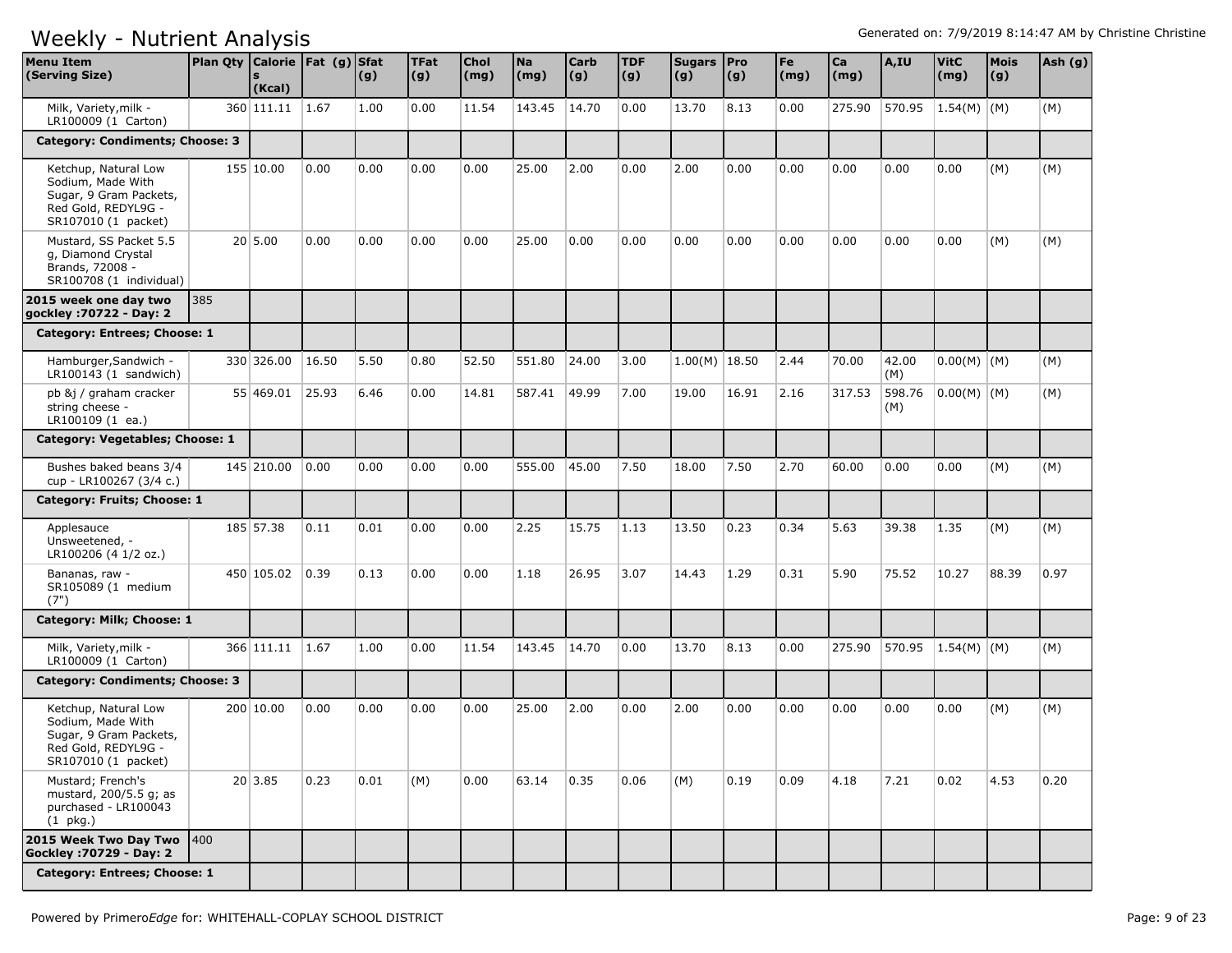| <b>Menu Item</b><br>(Serving Size)                                                         | Plan Qty Calorie   Fat (g) Sfat | (Kcal)          |       | (g)  | <b>TFat</b><br> (g) | <b>Chol</b><br>(mg) | <b>Na</b><br>(mg) | <b>Carb</b><br>(g) | <b>TDF</b><br>(g) | Sugars Pro<br>(g) | (g)   | Fe<br>(mg) | Ca<br>(mg) | A,IU              | <b>VitC</b><br>(mg) | Mois<br>(g) | Ash (g) |
|--------------------------------------------------------------------------------------------|---------------------------------|-----------------|-------|------|---------------------|---------------------|-------------------|--------------------|-------------------|-------------------|-------|------------|------------|-------------------|---------------------|-------------|---------|
| Pasta & Meatballs -<br>LR100074 (8 ounces)                                                 |                                 | 335 568.30      | 11.71 | 4.04 | 0.60                | 36.00               | 494.39            | 86.45              | 5.43              | $3.00(M)$ 26.68   |       | 5.31       | 114.86     | 141.68<br>(M)     | $ 2.31(M)$ (M)      |             | (M)     |
| pb &j / graham cracker<br>string cheese -<br>LR100109 (1 ea.)                              |                                 | 65 469.01       | 25.93 | 6.46 | 0.00                | 14.81               | 587.41            | 49.99              | 7.00              | 19.00             | 16.91 | 2.16       | 317.53     | 598.76<br>(M)     | $0.00(M)$ (M)       |             | (M)     |
| Category: Vegetables; Choose: 2                                                            |                                 |                 |       |      |                     |                     |                   |                    |                   |                   |       |            |            |                   |                     |             |         |
| Broccoli, Raw, Commodity<br>,VEG-DG - LR100033 (4<br>ounces)                               |                                 | 185 38.56       | 0.42  | 0.04 | (M)                 | 0.00                | 37.42             | 7.53               | 2.95              | (M)               | 3.20  | 0.83       | 53.30      | 706.48            | 101.15              | 101.27      | 0.99    |
| Carrots, baby-cut, fresh,<br>peeled [100982, A094] -<br>SR105158 (3 oz.)                   |                                 | 155 30.00       | 0.10  | 0.02 | 0.00                | 0.00                | 66.00             | 6.93               | 2.46              | (M)               | 0.54  | 0.77       | 27.00      | 11727.0 2.25<br>0 |                     | (M)         | (M)     |
| Category: Fruits; Choose: 2                                                                |                                 |                 |       |      |                     |                     |                   |                    |                   |                   |       |            |            |                   |                     |             |         |
| Applesauce<br>Unsweetened, -<br>LR100206 (4 1/2 oz.)                                       |                                 | 135 57.38       | 0.11  | 0.01 | 0.00                | 0.00                | 2.25              | 15.75              | 1.13              | 13.50             | 0.23  | 0.34       | 5.63       | 39.38             | 1.35                | (M)         | (M)     |
| Bananas, raw -<br>SR105089 (1 medium<br>(7")                                               |                                 | 400 105.02      | 0.39  | 0.13 | 0.00                | 0.00                | 1.18              | 26.95              | 3.07              | 14.43             | 1.29  | 0.31       | 5.90       | 75.52             | 10.27               | 88.39       | 0.97    |
| Category: Milk; Choose: 1                                                                  |                                 |                 |       |      |                     |                     |                   |                    |                   |                   |       |            |            |                   |                     |             |         |
| Milk, Variety, milk -<br>LR100009 (1 Carton)                                               |                                 | 366 111.11 1.67 |       | 1.00 | 0.00                | 11.54               | 143.45            | 14.70              | 0.00              | 13.70             | 8.13  | 0.00       | 275.90     | 570.95            | $1.54(M)$ (M)       |             | (M)     |
| Category: Condiments; Choose: 2                                                            |                                 |                 |       |      |                     |                     |                   |                    |                   |                   |       |            |            |                   |                     |             |         |
| Dressing, Lite Ranch II,<br>1.5oz, Naturally Fresh -<br>SR105877 (1 packet)                |                                 | 30 90.00        | 8.00  | 1.50 | 0.00                | 5.00                | 250.00            | 2.00               | 0.00              | 1.00              | 1.00  | (M)        | (M)        | (M)               | (M)                 | (M)         | (M)     |
| Margarine, Spread,<br>Light, SS Cup, 5g,<br>Glenview Farms, 101535<br>- SR108284 (1 serv.) |                                 | 115 20.00       | 2.00  | 0.00 | 0.00                | 0.00                | 35.00             | 0.00               | 0.00              | 0.00              | 0.00  | 0.00       | 0.00       | 200.00            | 0.00                | (M)         | (M)     |
| 2015 Week Five Day Two<br>:70754 - Day: 2                                                  | <b>385</b>                      |                 |       |      |                     |                     |                   |                    |                   |                   |       |            |            |                   |                     |             |         |
| Category: Entrees; Choose: 1                                                               |                                 |                 |       |      |                     |                     |                   |                    |                   |                   |       |            |            |                   |                     |             |         |
| pb &j / graham cracker<br>string cheese -<br>LR100109 (1 ea.)                              |                                 | 85 469.01 25.93 |       | 6.46 | 0.00                | 14.81               | 587.41            | 49.99              | 7.00              | 19.00             | 16.91 | 2.16       | 317.53     | 598.76<br>(M)     | $ 0.00(M) $ (M)     |             | (M)     |
| Small Meatball Sub -<br>LR100223 (1 ea.)                                                   |                                 | 300 321.00      | 10.00 | 3.50 | 0.60                | 36.00               | 541.00            | 40.00              | 2.00              | $1.00(M)$ 19.00   |       | 4.70       | 142.00     | 5.00              | 1.00                | (M)         | (M)     |
| Category: Vegetables; Choose: 2                                                            |                                 |                 |       |      |                     |                     |                   |                    |                   |                   |       |            |            |                   |                     |             |         |
| Broccoli, Raw, Commodity<br>,VEG-DG - LR100033 (4<br>ounces)                               |                                 | 110 38.56       | 0.42  | 0.04 | (M)                 | 0.00                | 37.42             | 7.53               | 2.95              | (M)               | 3.20  | 0.83       | 53.30      | 706.48            | 101.15              | 101.27      | 0.99    |
| Carrots, baby-cut, fresh,<br>peeled [100982, A094] -<br>SR105158 (3 oz.)                   |                                 | 155 30.00       | 0.10  | 0.02 | 0.00                | 0.00                | 66.00             | 6.93               | 2.46              | (M)               | 0.54  | 0.77       | 27.00      | 11727.0 2.25<br>0 |                     | (M)         | (M)     |
| Category: Fruits; Choose: 1                                                                |                                 |                 |       |      |                     |                     |                   |                    |                   |                   |       |            |            |                   |                     |             |         |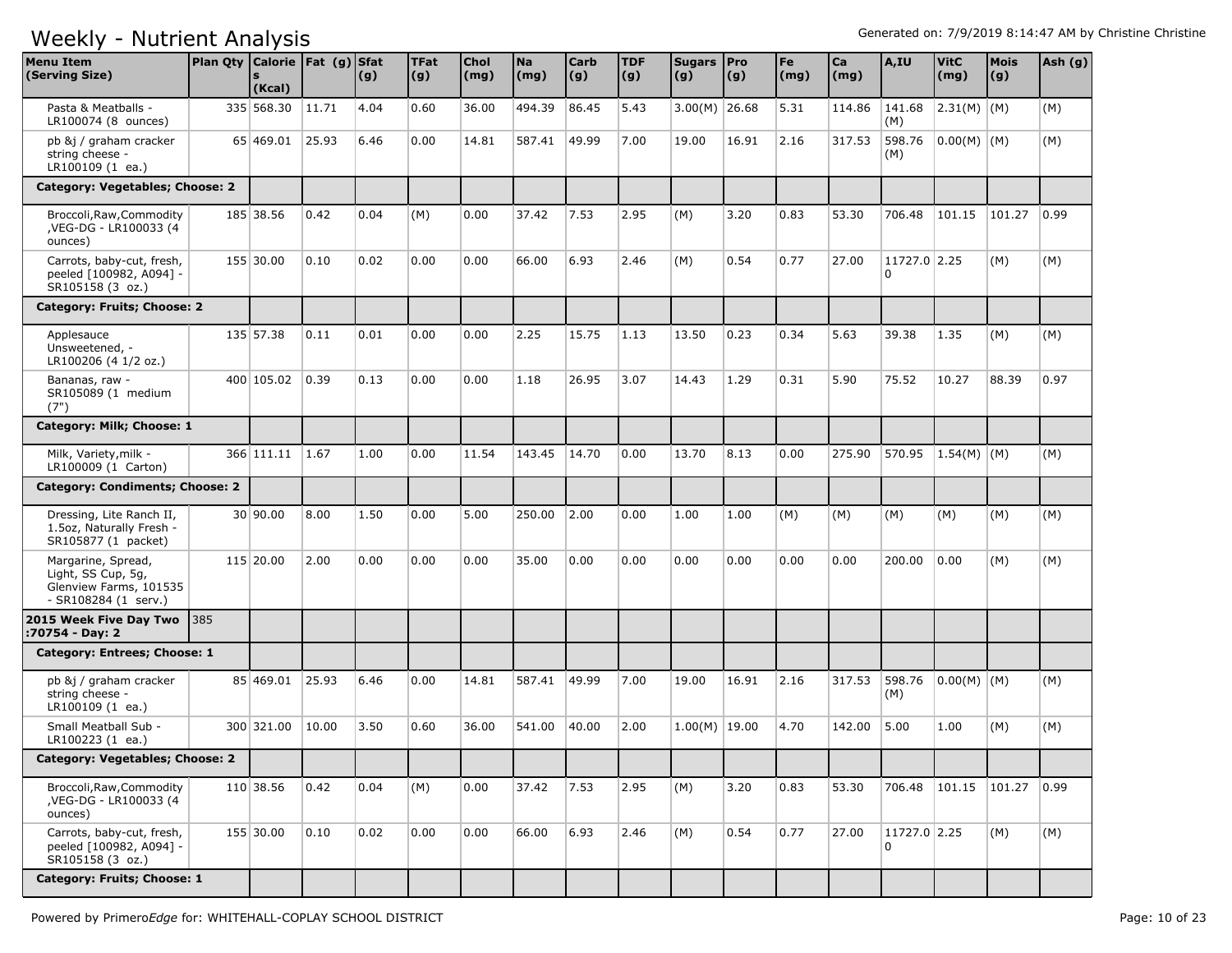| <b>Menu Item</b><br>(Serving Size)                                                         | Plan Qty   Calorie   Fat (g)   Sfat | (Kcal)     |       | (g)  | <b>TFat</b><br>$\vert (g) \vert$ | Chol<br>(mg) | <b>Na</b><br>(mg) | <b>Carb</b><br>$\vert (g) \vert$ | <b>TDF</b><br>(g) | Sugars Pro<br>(g) | (g)   | Fe<br>$\mathsf{(mg)}$ | Ca<br>(mg) | A,IU         | <b>VitC</b><br>(mg) | <b>Mois</b><br>(g) | Ash (g) |
|--------------------------------------------------------------------------------------------|-------------------------------------|------------|-------|------|----------------------------------|--------------|-------------------|----------------------------------|-------------------|-------------------|-------|-----------------------|------------|--------------|---------------------|--------------------|---------|
| Applesauce<br>Unsweetened, -<br>LR100206 (4 1/2 oz.)                                       |                                     | 165 57.38  | 0.11  | 0.01 | 0.00                             | 0.00         | 2.25              | 15.75                            | 1.13              | 13.50             | 0.23  | 0.34                  | 5.63       | 39.38        | 1.35                | (M)                | (M)     |
| Bananas, raw -<br>SR105089 (1 medium<br>(7")                                               |                                     | 360 105.02 | 0.39  | 0.13 | 0.00                             | 0.00         | 1.18              | 26.95                            | 3.07              | 14.43             | 1.29  | 0.31                  | 5.90       | 75.52        | 10.27               | 88.39              | 0.97    |
| Category: Milk; Choose: 1                                                                  |                                     |            |       |      |                                  |              |                   |                                  |                   |                   |       |                       |            |              |                     |                    |         |
| Milk, Variety, milk -<br>LR100009 (1 Carton)                                               |                                     | 366 111.11 | 1.67  | 1.00 | 0.00                             | 11.54        | 143.45            | 14.70                            | 0.00              | 13.70             | 8.13  | 0.00                  | 275.90     | 570.95       | $1.54(M)$ (M)       |                    | (M)     |
| Category: Condiments; Choose: 2                                                            |                                     |            |       |      |                                  |              |                   |                                  |                   |                   |       |                       |            |              |                     |                    |         |
| Dressing, Lite Ranch II,<br>1.5oz, Naturally Fresh -<br>SR105877 (1 packet)                |                                     | 125 90.00  | 8.00  | 1.50 | 0.00                             | 5.00         | 250.00            | 2.00                             | 0.00              | 1.00              | 1.00  | (M)                   | (M)        | (M)          | (M)                 | (M)                | (M)     |
| 2015 week one day three 385<br>gockley : 70751 - Day: 3                                    |                                     |            |       |      |                                  |              |                   |                                  |                   |                   |       |                       |            |              |                     |                    |         |
| Category: Entrees; Choose: 1                                                               |                                     |            |       |      |                                  |              |                   |                                  |                   |                   |       |                       |            |              |                     |                    |         |
| cheese Filled Breadsticks<br>Elementary 4 inch -<br>LR100163 (2 ea.)                       |                                     | 330 220.00 | 6.00  | 2.00 | 0.00                             | 10.00        | 280.00            | 30.00                            | 2.00              | 2.00              | 12.00 | 2.16                  | 200.00     | 200.00       | 0.00                | (M)                | (M)     |
| ELEMENTARY PB &J -<br>LR100101 (1 ea.)                                                     |                                     | 55 379.01  | 22.93 | 6.46 | 0.00                             | 14.81        | 487.41            | 32.99                            | 4.00              | 14.00             | 15.91 | 1.44                  | 217.53     | 98.77<br>(M) | $0.00(M)$ (M)       |                    | (M)     |
| Category: Vegetables; Choose: 1                                                            |                                     |            |       |      |                                  |              |                   |                                  |                   |                   |       |                       |            |              |                     |                    |         |
| Corn, Seasoned, Elementa<br>ry,6 oz, Veg-O -<br>LR100147 (6 oz.)                           |                                     | 150 193.42 | 8.09  | 3.35 | 0.00                             | 0.00         | 68.84             | 31.11                            | 3.93              | $0.00(M)$ 4.11    |       | 0.77                  | 3.93       | 638.83       | 5.71                | (M)                | (M)     |
| Category: Fruits; Choose: 1                                                                |                                     |            |       |      |                                  |              |                   |                                  |                   |                   |       |                       |            |              |                     |                    |         |
| Bananas, raw -<br>SR105089 (1 medium<br>(7")                                               |                                     | 500 105.02 | 0.39  | 0.13 | 0.00                             | 0.00         | 1.18              | 26.95                            | 3.07              | 14.43             | 1.29  | 0.31                  | 5.90       | 75.52        | 10.27               | 88.39              | 0.97    |
| Oranges, raw, all<br>commercial varieties, F -<br>SR105217 (1/2 cup,<br>secti)             |                                     | 298 42.30  | 0.11  | 0.01 | 0.00                             | 0.00         | 0.00              | 10.57                            | 2.16              | 8.41              | 0.85  | 0.09                  | 36.00      | 202.50       | 47.88               | 78.08              | 0.40    |
| Category: Milk; Choose: 1                                                                  |                                     |            |       |      |                                  |              |                   |                                  |                   |                   |       |                       |            |              |                     |                    |         |
| Milk, Variety, milk -<br>LR100009 (1 Carton)                                               |                                     | 366 111.11 | 1.67  | 1.00 | 0.00                             | 11.54        | 143.45            | 14.70                            | 0.00              | 13.70             | 8.13  | 0.00                  | 275.90     | 570.95       | $1.54(M)$ (M)       |                    | (M)     |
| Category: Condiments; Choose: 1                                                            |                                     |            |       |      |                                  |              |                   |                                  |                   |                   |       |                       |            |              |                     |                    |         |
| Copy of Sauce,<br>Marinanra Tomato, Red<br>Gold, REDNA99 -<br>LR100077 (1/2 cup (1/2<br>c) |                                     | 200 72.85  | 2.60  | 0.00 | 0.00                             | 0.00         | 509.92 11.45      |                                  | 2.08              | 3.12              | 2.08  | 1.12                  | 41.63      | 780.49 6.24  |                     | (M)                | (M)     |
| 2015 week one day three $ 400 $<br>gockley : 70722 - Day: 3                                |                                     |            |       |      |                                  |              |                   |                                  |                   |                   |       |                       |            |              |                     |                    |         |
| Category: Entrees; Choose: 1                                                               |                                     |            |       |      |                                  |              |                   |                                  |                   |                   |       |                       |            |              |                     |                    |         |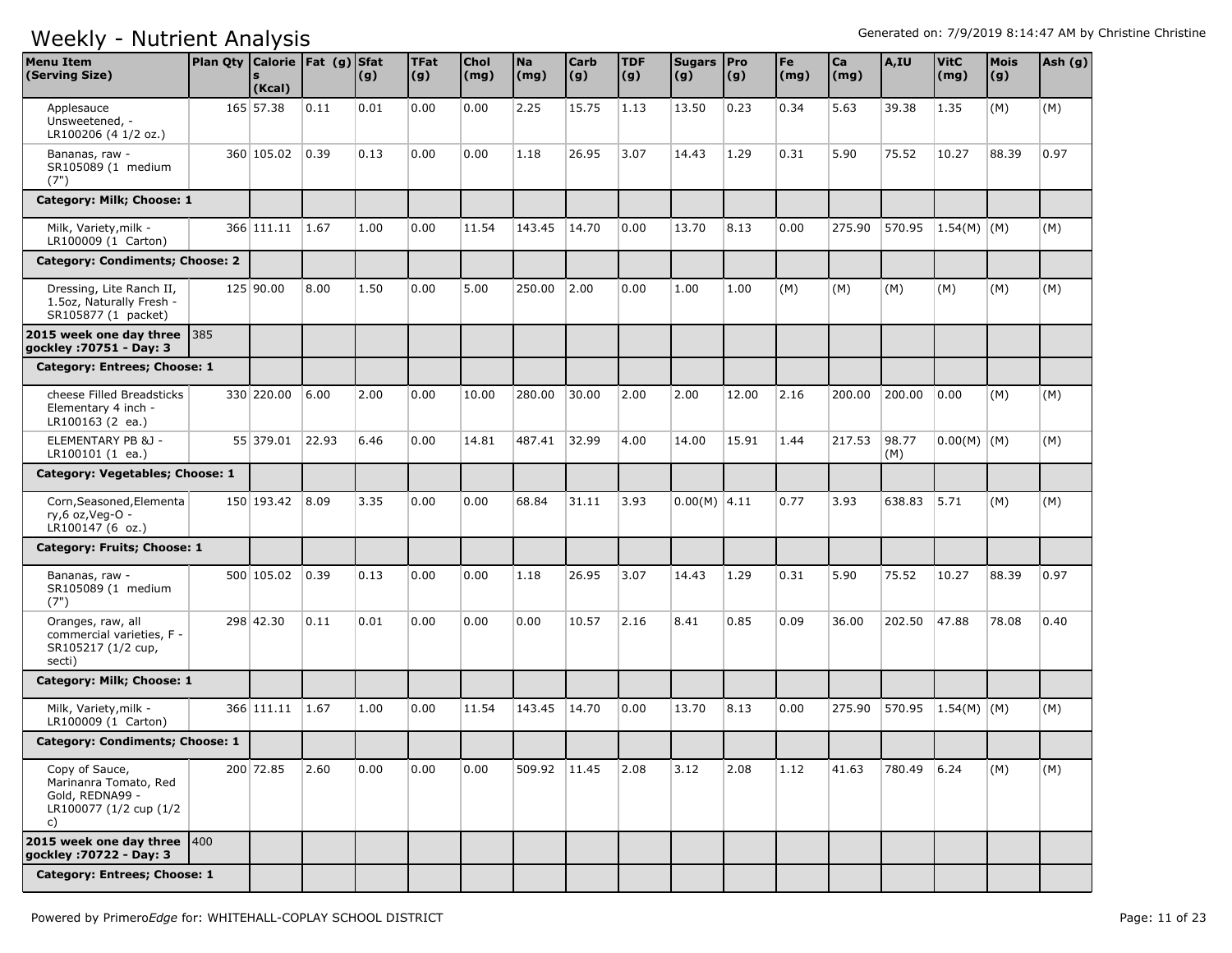| <b>Menu Item</b><br>(Serving Size)                                                         |     | Plan Qty   Calorie   Fat (g)   Sfat<br>$\mathbf{s}$<br>(Kcal) |       | (g)  | <b>TFat</b><br>(g) | <b>Chol</b><br>(mg) | <b>Na</b><br>(mg) | <b>Carb</b><br> (g) | <b>TDF</b><br>(g) | Sugars   Pro<br>(g) | $\vert (g) \vert$ | Fe<br>(mg) | Ca<br>(mg) | A,IU               | <b>VitC</b><br>(mg) | <b>Mois</b><br>(g) | Ash (g) |
|--------------------------------------------------------------------------------------------|-----|---------------------------------------------------------------|-------|------|--------------------|---------------------|-------------------|---------------------|-------------------|---------------------|-------------------|------------|------------|--------------------|---------------------|--------------------|---------|
| cheese Filled Breadsticks<br>Elementary 4 inch -<br>LR100163 (2 ea.)                       |     | 355 220.00                                                    | 6.00  | 2.00 | 0.00               | 10.00               | 280.00            | 30.00               | 2.00              | 2.00                | 12.00             | 2.16       | 200.00     | 200.00             | 0.00                | (M)                | (M)     |
| ELEMENTARY PB & 1 -<br>LR100101 (1 ea.)                                                    |     | 45 379.01 22.93                                               |       | 6.46 | 0.00               | 14.81               | 487.41            | 32.99               | 4.00              | 14.00               | 15.91             | 1.44       | 217.53     | 98.77<br>(M)       | $0.00(M)$ (M)       |                    | (M)     |
| Category: Vegetables; Choose: 1                                                            |     |                                                               |       |      |                    |                     |                   |                     |                   |                     |                   |            |            |                    |                     |                    |         |
| 3/4 cup mixed veggie -<br>LR100269 (6 oz.)                                                 |     | 235 100.03                                                    | 5.50  | 2.50 | $0.00(M)$ 0.00     |                     | 112.53            | 7.99                | 4.00              | $0.00(M)$ 4.00      |                   | 0.41       | 32.00      | 3595.95 41.62      |                     | (M)                | (M)     |
| Category: Fruits; Choose: 1                                                                |     |                                                               |       |      |                    |                     |                   |                     |                   |                     |                   |            |            |                    |                     |                    |         |
| Bananas, raw -<br>SR105089 (1 medium<br>(7")                                               |     | 100 105.02                                                    | 0.39  | 0.13 | 0.00               | 0.00                | 1.18              | 26.95               | 3.07              | 14.43               | 1.29              | 0.31       | 5.90       | 75.52              | 10.27               | 88.39              | 0.97    |
| Oranges, raw, all<br>commercial varieties, F -<br>SR105217 (1/2 cup,<br>secti)             |     | 350 42.30                                                     | 0.11  | 0.01 | 0.00               | 0.00                | 0.00              | 10.57               | 2.16              | 8.41                | 0.85              | 0.09       | 36.00      | 202.50             | 47.88               | 78.08              | 0.40    |
| Category: Milk; Choose: 1                                                                  |     |                                                               |       |      |                    |                     |                   |                     |                   |                     |                   |            |            |                    |                     |                    |         |
| Milk, Variety, milk -<br>LR100009 (1 Carton)                                               |     | 382 111.11 1.67                                               |       | 1.00 | 0.00               | 11.54               | 143.45            | 14.70               | 0.00              | 13.70               | 8.13              | 0.00       | 275.90     | 570.95             | $1.54(M)$ (M)       |                    | (M)     |
| <b>Category: Condiments; Choose: 1</b>                                                     |     |                                                               |       |      |                    |                     |                   |                     |                   |                     |                   |            |            |                    |                     |                    |         |
| Copy of Sauce,<br>Marinanra Tomato, Red<br>Gold, REDNA99 -<br>LR100077 (1/2 cup (1/2<br>c) |     | 200 72.85                                                     | 2.60  | 0.00 | 0.00               | 0.00                | 509.92            | 11.45               | 2.08              | 3.12                | 2.08              | 1.12       | 41.63      | 780.49             | 6.24                | (M)                | (M)     |
| 2015 Week Three Day<br>Three Gockley : 70759 -<br>Day: $3$                                 | 420 |                                                               |       |      |                    |                     |                   |                     |                   |                     |                   |            |            |                    |                     |                    |         |
| Category: Entrees; Choose: 1                                                               |     |                                                               |       |      |                    |                     |                   |                     |                   |                     |                   |            |            |                    |                     |                    |         |
| Chicken<br>Patty, Sandwich, element<br>ary, middle, NWG, M/MA -<br>LR100127 (1 ea.)        |     | 385 387.27                                                    | 15.85 | 2.48 | 0.00               | 24.75               | 605.96            | 38.84               | 3.97              | 2.99                | 18.84             | 2.86       | 79.60      | 98.99<br>(M)       | $0.00(M)$ $(M)$     |                    | (M)     |
| ELEMENTARY PB &J -<br>LR100101 (1 ea.)                                                     |     | 35 379.01                                                     | 22.93 | 6.46 | 0.00               | 14.81               | 487.41            | 32.99               | 4.00              | 14.00               | 15.91             | 1.44       | 217.53     | 98.77<br>(M)       | $0.00(M)$ (M)       |                    | (M)     |
| Category: Vegetables; Choose: 1                                                            |     |                                                               |       |      |                    |                     |                   |                     |                   |                     |                   |            |            |                    |                     |                    |         |
| Bushes baked beans 3/4<br>cup - LR100267 (3/4 c.)                                          |     | 285 210.00                                                    | 0.00  | 0.00 | 0.00               | 0.00                | 555.00            | 45.00               | 7.50              | 18.00               | 7.50              | 2.70       | 60.00      | 0.00               | 0.00                | (M)                | (M)     |
| Category: Fruits; Choose: 1                                                                |     |                                                               |       |      |                    |                     |                   |                     |                   |                     |                   |            |            |                    |                     |                    |         |
| Oranges, raw, all<br>commercial varieties, F -<br>SR105217 (1/2 cup,<br>secti)             |     | 355 42.30                                                     | 0.11  | 0.01 | 0.00               | 0.00                | 0.00              | 10.57               | 2.16              | 8.41                | 0.85              | 0.09       | 36.00      | 202.50             | 47.88               | 78.08              | 0.40    |
| Category: Milk; Choose: 1                                                                  |     |                                                               |       |      |                    |                     |                   |                     |                   |                     |                   |            |            |                    |                     |                    |         |
| Milk, Variety, milk -<br>LR100009 (1 Carton)                                               |     | 378 111.11 1.67                                               |       | 1.00 | 0.00               | 11.54               | 143.45 14.70      |                     | 0.00              | 13.70               | 8.13              | 0.00       | 275.90     | 570.95 1.54(M) (M) |                     |                    | (M)     |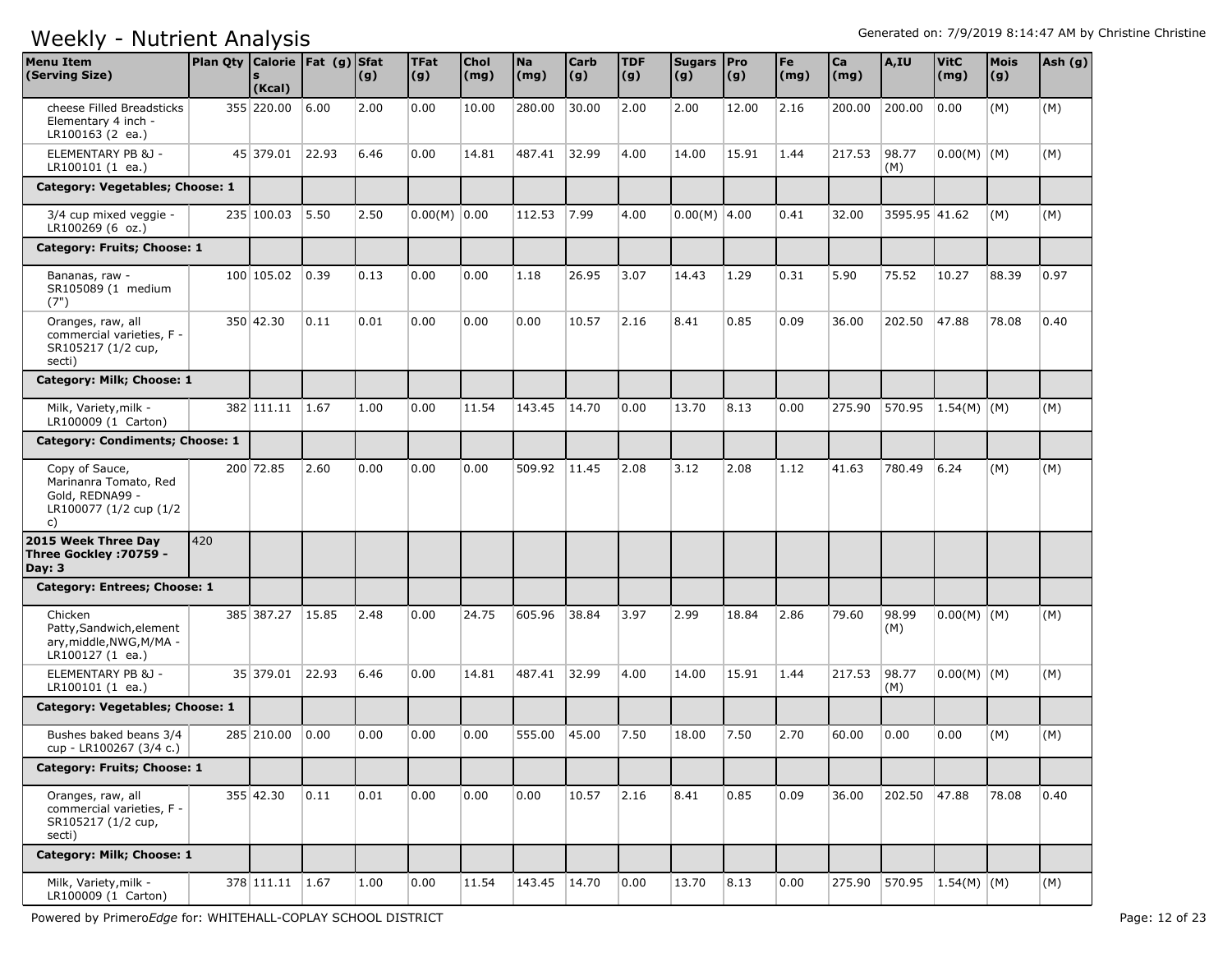| <b>Menu Item</b><br>(Serving Size)                                                                                | Plan Qty   Calorie   Fat (g)   Sfat | (Kcal)     |       | (g)  | <b>TFat</b><br> (g) | <b>Chol</b><br>$\mathsf{(mg)}$ | <b>Na</b><br>(mg) | <b>Carb</b><br> (g) | <b>TDF</b><br>(g) | Sugars Pro<br>(g) | (g)   | Fe<br>(mg) | Ca<br>(mg) | A,IU         | <b>VitC</b><br>(mg) | <b>Mois</b><br>(g) | Ash (g) |
|-------------------------------------------------------------------------------------------------------------------|-------------------------------------|------------|-------|------|---------------------|--------------------------------|-------------------|---------------------|-------------------|-------------------|-------|------------|------------|--------------|---------------------|--------------------|---------|
| <b>Category: Condiments; Choose: 2</b>                                                                            |                                     |            |       |      |                     |                                |                   |                     |                   |                   |       |            |            |              |                     |                    |         |
| Ketchup, Natural Low<br>Sodium, Made With<br>Sugar, 9 Gram Packets,<br>Red Gold, REDYL9G -<br>SR107010 (1 packet) |                                     | 125 10.00  | 0.00  | 0.00 | 0.00                | 0.00                           | 25.00             | 2.00                | 0.00              | 2.00              | 0.00  | 0.00       | 0.00       | 0.00         | 0.00                | (M)                | (M)     |
| Mayonnaise, SS Packet -<br>LR100041 (1 ea.)                                                                       |                                     | 25 80.00   | 9.00  | 1.50 | 0.00                | 5.00                           | 65.00             | 0.00                | 0.00              | 0.00              | 0.00  | 0.00       | 0.00       | 0.00         | 0.00                | (M)                | (M)     |
| 2015 Week Three Day<br>Three Gockley : 70734 -<br>Day: $3$                                                        | 425                                 |            |       |      |                     |                                |                   |                     |                   |                   |       |            |            |              |                     |                    |         |
| Category: Entrees; Choose: 1                                                                                      |                                     |            |       |      |                     |                                |                   |                     |                   |                   |       |            |            |              |                     |                    |         |
| Chicken<br>Patty, Sandwich, element<br>ary, middle, NWG, M/MA -<br>LR100127 (1 ea.)                               |                                     | 380 387.27 | 15.85 | 2.48 | 0.00                | 24.75                          | 605.96            | 38.84               | 3.97              | 2.99              | 18.84 | 2.86       | 79.60      | 98.99<br>(M) | $0.00(M)$ (M)       |                    | (M)     |
| ELEMENTARY PB &J -<br>LR100101 (1 ea.)                                                                            |                                     | 45 379.01  | 22.93 | 6.46 | 0.00                | 14.81                          | 487.41            | 32.99               | 4.00              | 14.00             | 15.91 | 1.44       | 217.53     | 98.77<br>(M) | $0.00(M)$ (M)       |                    | (M)     |
| Category: Vegetables; Choose: 1                                                                                   |                                     |            |       |      |                     |                                |                   |                     |                   |                   |       |            |            |              |                     |                    |         |
| Corn, Seasoned, Elementa<br>ry,6 oz, Veg-O -<br>LR100147 (6 oz.)                                                  |                                     | 355 193.42 | 8.09  | 3.35 | 0.00                | 0.00                           | 68.84             | 31.11               | 3.93              | $0.00(M)$ 4.11    |       | 0.77       | 3.93       | 638.83       | 5.71                | (M)                | (M)     |
| Category: Fruits; Choose: 1                                                                                       |                                     |            |       |      |                     |                                |                   |                     |                   |                   |       |            |            |              |                     |                    |         |
| Bananas, raw -<br>SR105089 (1 medium<br>(7")                                                                      |                                     | 100 105.02 | 0.39  | 0.13 | 0.00                | 0.00                           | 1.18              | 26.95               | 3.07              | 14.43             | 1.29  | 0.31       | 5.90       | 75.52        | 10.27               | 88.39              | 0.97    |
| Oranges, raw, all<br>commercial varieties, F -<br>SR105217 (1/2 cup,<br>secti)                                    |                                     | 210 42.30  | 0.11  | 0.01 | 0.00                | 0.00                           | 0.00              | 10.57               | 2.16              | 8.41              | 0.85  | 0.09       | 36.00      | 202.50       | 47.88               | 78.08              | 0.40    |
| Category: Milk; Choose: 1                                                                                         |                                     |            |       |      |                     |                                |                   |                     |                   |                   |       |            |            |              |                     |                    |         |
| Milk, Variety, milk -<br>LR100009 (1 Carton)                                                                      |                                     | 400 111.11 | 1.67  | 1.00 | 0.00                | 11.54                          | 143.45            | 14.70               | 0.00              | 13.70             | 8.13  | 0.00       | 275.90     | 570.95       | $1.54(M)$ (M)       |                    | (M)     |
| <b>Category: Condiments; Choose: 2</b>                                                                            |                                     |            |       |      |                     |                                |                   |                     |                   |                   |       |            |            |              |                     |                    |         |
| Ketchup, Natural Low<br>Sodium, Made With<br>Sugar, 9 Gram Packets,<br>Red Gold, REDYL9G -<br>SR107010 (1 packet) |                                     | 200 10.00  | 0.00  | 0.00 | 0.00                | 0.00                           | 25.00             | 2.00                | 0.00              | 2.00              | 0.00  | 0.00       | 0.00       | 0.00         | 0.00                | (M)                | (M)     |
| Mayonnaise, SS Packet -<br>LR100041 (1 ea.)                                                                       |                                     | 25 80.00   | 9.00  | 1.50 | 0.00                | 5.00                           | 65.00             | 0.00                | 0.00              | 0.00              | 0.00  | 0.00       | 0.00       | 0.00         | 0.00                | (M)                | (M)     |
| 2015 Week Two Day<br>Three Gockley : 70729 -<br>Day: $3$                                                          | 425                                 |            |       |      |                     |                                |                   |                     |                   |                   |       |            |            |              |                     |                    |         |
| Category: Entrees; Choose: 1                                                                                      |                                     |            |       |      |                     |                                |                   |                     |                   |                   |       |            |            |              |                     |                    |         |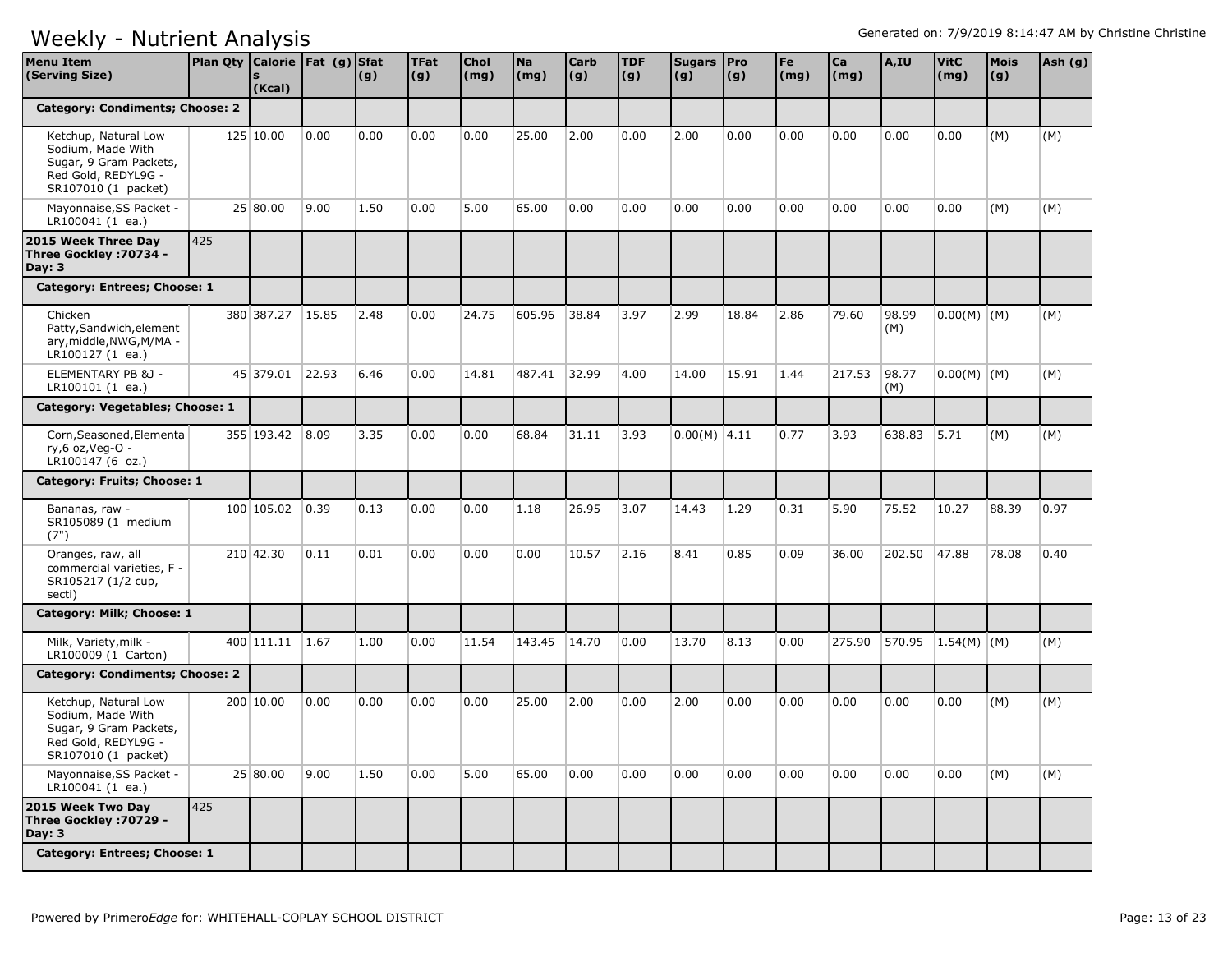| <b>Menu Item</b><br>(Serving Size)                                                                                  | Plan Qty Calorie   Fat (g) Sfat | (Kcal)     |       | (g)  | <b>TFat</b><br> (g) | Chol<br>(mg) | <b>Na</b><br>(mg) | <b>Carb</b><br>$\vert (g) \vert$ | <b>TDF</b><br>(g) | Sugars Pro<br>(g) | (g)   | Fe<br>(mg) | Ca<br>(mg) | A,IU          | <b>VitC</b><br>(mg) | Mois<br>(g) | Ash (g) |
|---------------------------------------------------------------------------------------------------------------------|---------------------------------|------------|-------|------|---------------------|--------------|-------------------|----------------------------------|-------------------|-------------------|-------|------------|------------|---------------|---------------------|-------------|---------|
| Chicken, Golden Crispy<br>Whole Grain Popcorn,<br>Tyson Foods Inc, 70368-<br>928, MMA, WGR -<br>SR105302 (12 piece) |                                 | 400 230.00 | 13.00 | 2.50 | 0.00                | 20.00        | 350.00            | 14.00                            | 3.00              | 1.00              | 14.00 | 1.80       | 0.00       | 100.00        | 0.00                | (M)         | (M)     |
| ELEMENTARY PB &J -<br>LR100101 (1 ea.)                                                                              |                                 | 25 379.01  | 22.93 | 6.46 | 0.00                | 14.81        | 487.41            | 32.99                            | 4.00              | 14.00             | 15.91 | 1.44       | 217.53     | 98.77<br>(M)  | $0.00(M)$ (M)       |             | (M)     |
| Category: Grains; Choose: 1                                                                                         |                                 |            |       |      |                     |              |                   |                                  |                   |                   |       |            |            |               |                     |             |         |
| Bread, Wheat Cluster<br>Dinner Roll, 1.38oz,<br>Morabito - SR101068 (1<br>ea.)                                      |                                 | 300 70.00  | 1.00  | 0.00 | 0.00                | 0.00         | 160.00            | 14.00                            | 2.00              | 1.00              | 3.00  | 1.08       | 26.00      | (M)           | (M)                 | (M)         | (M)     |
| Category: Vegetables; Choose: 1                                                                                     |                                 |            |       |      |                     |              |                   |                                  |                   |                   |       |            |            |               |                     |             |         |
| 3/4 cup mixed veggie -<br>LR100269 (6 oz.)                                                                          |                                 | 185 100.03 | 5.50  | 2.50 | $0.00(M)$ 0.00      |              | 112.53            | 7.99                             | 4.00              | $0.00(M)$ 4.00    |       | 0.41       | 32.00      | 3595.95 41.62 |                     | (M)         | (M)     |
| Category: Fruits; Choose: 1                                                                                         |                                 |            |       |      |                     |              |                   |                                  |                   |                   |       |            |            |               |                     |             |         |
| Bananas, raw -<br>SR105089 (1 1/2<br>medium (7")                                                                    |                                 | 425 157.53 | 0.58  | 0.20 | 0.00                | 0.00         | 1.77              | 40.43                            | 4.60              | 21.65             | 1.93  | 0.46       | 8.85       | 113.28        | 15.40               | 132.59      | 1.45    |
| Oranges, raw, all<br>commercial varieties, F -<br>SR105217 (1/2 cup,<br>secti)                                      |                                 | 155 42.30  | 0.11  | 0.01 | 0.00                | 0.00         | 0.00              | 10.57                            | 2.16              | 8.41              | 0.85  | 0.09       | 36.00      | 202.50        | 47.88               | 78.08       | 0.40    |
| Category: Milk; Choose: 1                                                                                           |                                 |            |       |      |                     |              |                   |                                  |                   |                   |       |            |            |               |                     |             |         |
| Milk, Variety, milk -<br>LR100009 (1 Carton)                                                                        |                                 | 385 111.11 | 1.67  | 1.00 | 0.00                | 11.54        | 143.45            | 14.70                            | 0.00              | 13.70             | 8.13  | 0.00       | 275.90     | 570.95        | $1.54(M)$ (M)       |             | (M)     |
| <b>Category: Condiments; Choose: 2</b>                                                                              |                                 |            |       |      |                     |              |                   |                                  |                   |                   |       |            |            |               |                     |             |         |
| Ketchup, 1000/9 gram,<br>Hunt's; as served -<br>LR100040 (1 piece)                                                  |                                 | 100 10.00  | 0.00  | 0.00 | (M)                 | 0.00         | 100.00            | 2.00                             | 0.00              | (M)               | 0.00  | 0.00       | 0.00       | 0.00          | 0.00                | (M)         | (M)     |
| Sauce, BBQ, 250/1 oz<br>Cups, Red Gold,<br>REDOA1Z - SR102279 (1)<br>Tbsp.)                                         |                                 | 85 40.00   | 0.00  | 0.00 | 0.00                | 0.00         | 65.00             | 10.00                            | (M)               | 8.00              | 0.00  | 0.00       | (M)        | 0.00          | 0.00                | (M)         | (M)     |
| Sauce, Honey Mustard, 1<br>oz Cup, Taste Pleasers<br>Gou - SR101535 (1<br>Package/Bo)                               |                                 | 50 70.00   | 6.00  | 1.00 | (M)                 | 10.00        | 220.00            | 4.00                             | 0.00              | 2.00              | 0.00  | 0.18       | 8.70       | 1365.00 0.36  |                     | (M)         | (M)     |
| 2015 Week Two Day<br>Three Gockley : 70754 -<br>Day: 3                                                              | 425                             |            |       |      |                     |              |                   |                                  |                   |                   |       |            |            |               |                     |             |         |
| Category: Entrees; Choose: 1                                                                                        |                                 |            |       |      |                     |              |                   |                                  |                   |                   |       |            |            |               |                     |             |         |
| Chicken, Golden Crispy<br>Whole Grain Popcorn,<br>Tyson Foods Inc, 70368-<br>928, MMA, WGR -<br>SR105302 (12 piece) |                                 | 385 230.00 | 13.00 | 2.50 | 0.00                | 20.00        | 350.00 14.00      |                                  | 3.00              | 1.00              | 14.00 | 1.80       | 0.00       | 100.00        | 0.00                | (M)         | (M)     |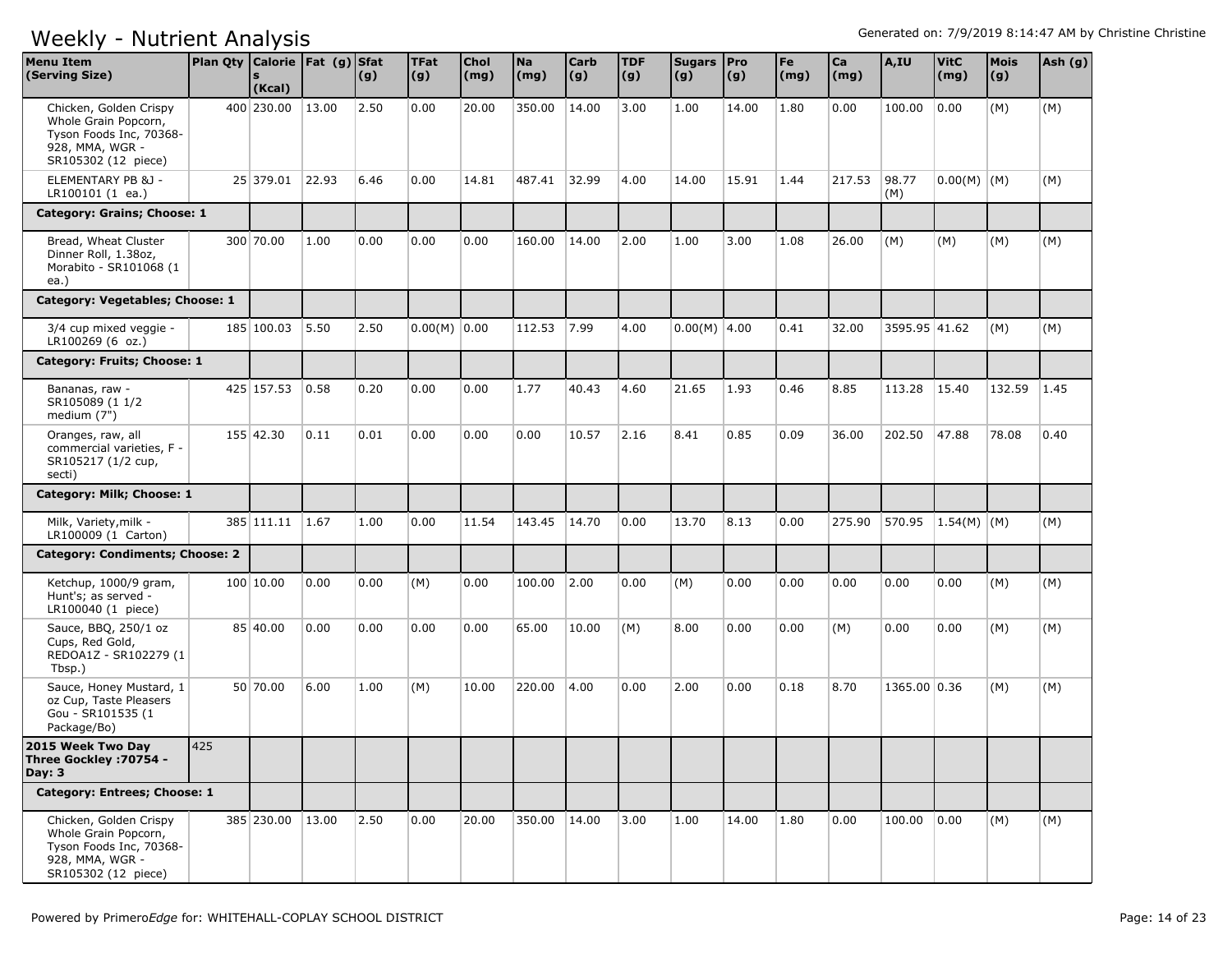| <b>Menu Item</b><br>(Serving Size)                                                                                | Plan Qty Calorie   Fat (g) Sfat | (Kcal)          |       | (g)  | <b>TFat</b><br> (g) | <b>Chol</b><br>(mg) | <b>Na</b><br>(mg) | <b>Carb</b><br> (g) | <b>TDF</b><br>(g) | Sugars Pro<br>(g) | (g)   | Fe<br>$\mathsf{(mg)}$ | Ca<br>(mg) | A,IU          | <b>VitC</b><br>(mg) | <b>Mois</b><br>(g) | Ash (g) |
|-------------------------------------------------------------------------------------------------------------------|---------------------------------|-----------------|-------|------|---------------------|---------------------|-------------------|---------------------|-------------------|-------------------|-------|-----------------------|------------|---------------|---------------------|--------------------|---------|
| ELEMENTARY PB &J -<br>LR100101 (1 ea.)                                                                            |                                 | 40 379.01       | 22.93 | 6.46 | 0.00                | 14.81               | 487.41            | 32.99               | 4.00              | 14.00             | 15.91 | 1.44                  | 217.53     | 98.77<br>(M)  | $0.00(M)$ (M)       |                    | (M)     |
| Category: Grains; Choose: 1                                                                                       |                                 |                 |       |      |                     |                     |                   |                     |                   |                   |       |                       |            |               |                     |                    |         |
| Bread, Wheat Cluster<br>Dinner Roll, 1.38oz,<br>Morabito - SR101068 (1<br>ea.)                                    |                                 | 200 70.00       | 1.00  | 0.00 | 0.00                | 0.00                | 160.00            | 14.00               | 2.00              | 1.00              | 3.00  | 1.08                  | 26.00      | (M)           | (M)                 | (M)                | (M)     |
| Category: Vegetables; Choose: 1                                                                                   |                                 |                 |       |      |                     |                     |                   |                     |                   |                   |       |                       |            |               |                     |                    |         |
| 3/4 cup mixed veggie -<br>LR100269 (6 oz.)                                                                        |                                 | 255 100.03      | 5.50  | 2.50 | $0.00(M)$ 0.00      |                     | 112.53            | 7.99                | 4.00              | $0.00(M)$ 4.00    |       | 0.41                  | 32.00      | 3595.95 41.62 |                     | (M)                | (M)     |
| Category: Fruits; Choose: 1                                                                                       |                                 |                 |       |      |                     |                     |                   |                     |                   |                   |       |                       |            |               |                     |                    |         |
| Bananas, raw -<br>SR105089 (1 1/2<br>medium (7")                                                                  |                                 | 300 157.53      | 0.58  | 0.20 | 0.00                | 0.00                | 1.77              | 40.43               | 4.60              | 21.65             | 1.93  | 0.46                  | 8.85       | 113.28        | 15.40               | 132.59             | 1.45    |
| Oranges, raw, all<br>commercial varieties, F -<br>SR105217 (1/2 cup,<br>secti)                                    |                                 | 150 42.30       | 0.11  | 0.01 | 0.00                | 0.00                | 0.00              | 10.57               | 2.16              | 8.41              | 0.85  | 0.09                  | 36.00      | 202.50        | 47.88               | 78.08              | 0.40    |
| Category: Milk; Choose: 1                                                                                         |                                 |                 |       |      |                     |                     |                   |                     |                   |                   |       |                       |            |               |                     |                    |         |
| Milk, Variety, milk -<br>LR100009 (1 Carton)                                                                      |                                 | 400 111.11      | 1.67  | 1.00 | 0.00                | 11.54               | 143.45            | 14.70               | 0.00              | 13.70             | 8.13  | 0.00                  | 275.90     | 570.95        | $1.54(M)$ (M)       |                    | (M)     |
| Category: Condiments; Choose: 2                                                                                   |                                 |                 |       |      |                     |                     |                   |                     |                   |                   |       |                       |            |               |                     |                    |         |
| Ketchup, Natural Low<br>Sodium, Made With<br>Sugar, 9 Gram Packets,<br>Red Gold, REDYL9G -<br>SR107010 (1 packet) |                                 | 200 10.00       | 0.00  | 0.00 | 0.00                | 0.00                | 25.00             | 2.00                | 0.00              | 2.00              | 0.00  | 0.00                  | 0.00       | 0.00          | 0.00                | (M)                | (M)     |
| Sauce, BBQ, 250/1 oz<br>Cups, Red Gold,<br>REDOA1Z - SR102279 (1<br>Tbsp.)                                        |                                 | 85 40.00        | 0.00  | 0.00 | 0.00                | 0.00                | 65.00             | 10.00               | (M)               | 8.00              | 0.00  | 0.00                  | (M)        | 0.00          | 0.00                | (M)                | (M)     |
| Sauce, Honey Mustard, 1<br>oz Cup, Taste Pleasers<br>Gou - SR101535 (1<br>Package/Bo)                             |                                 | 65 70.00        | 6.00  | 1.00 | (M)                 | 10.00               | 220.00            | 4.00                | 0.00              | 2.00              | 0.00  | 0.18                  | 8.70       | 1365.00 0.36  |                     | (M)                | (M)     |
| 2015 Week Six Day Four<br>Gockley : 70759 - Day: 4                                                                | 425                             |                 |       |      |                     |                     |                   |                     |                   |                   |       |                       |            |               |                     |                    |         |
| Category: Entrees; Choose: 1                                                                                      |                                 |                 |       |      |                     |                     |                   |                     |                   |                   |       |                       |            |               |                     |                    |         |
| <b>CHEEZY BREDSTICK</b><br>151BC - LR100306 (1<br>ea.)                                                            |                                 | 390 260.00      | 11.00 | 5.00 | 0.00                | 20.00               | 380.00            | 28.00               | 3.00              | 2.00              | 15.00 | 2.00                  | 313.00     | 0.00          | 0.00                | (M)                | (M)     |
| ELEMENTARY PB &J -<br>LR100101 (1 ea.)                                                                            |                                 | 35 379.01 22.93 |       | 6.46 | 0.00                | 14.81               | 487.41            | 32.99               | 4.00              | 14.00             | 15.91 | 1.44                  | 217.53     | 98.77<br>(M)  | $0.00(M)$ (M)       |                    | (M)     |
| Category: Vegetables; Choose: 2                                                                                   |                                 |                 |       |      |                     |                     |                   |                     |                   |                   |       |                       |            |               |                     |                    |         |
| Corn, Seasoned, Elementa<br>ry,6 oz,Veg-O -<br>LR100147 (6 oz.)                                                   |                                 | 310 193.42 8.09 |       | 3.35 | 0.00                | 0.00                | 68.84             | 31.11               | 3.93              | $0.00(M)$ 4.11    |       | 0.77                  | 3.93       | 638.83        | 5.71                | (M)                | (M)     |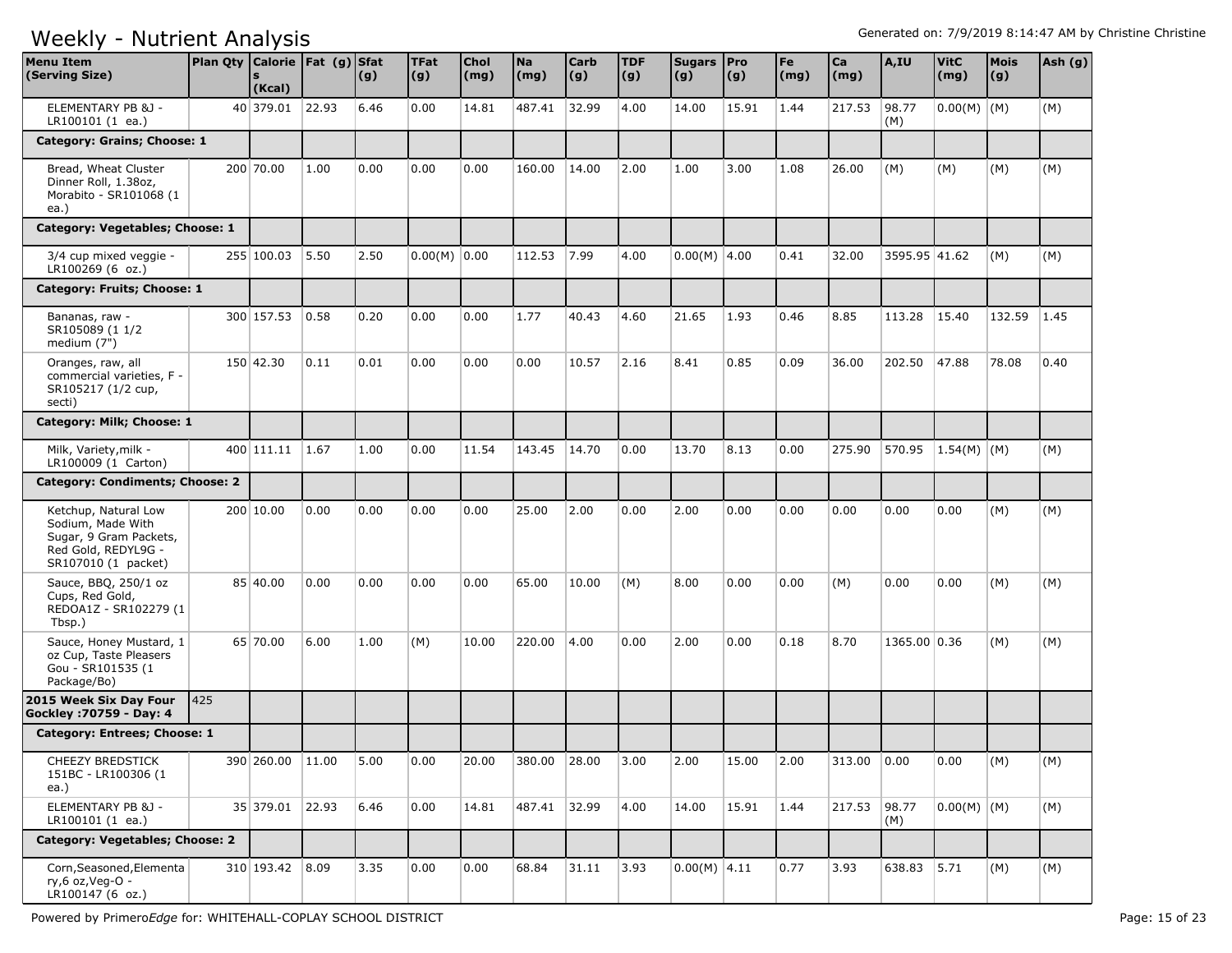| <b>Menu Item</b><br>(Serving Size)                                                                                          | Plan Qty   Calorie   Fat (g)   Sfat | (Kcal)     |       | (g)  | <b>TFat</b><br>(g) | Chol<br>(mg) | <b>Na</b><br>(mg) | <b>Carb</b><br>(g) | <b>TDF</b><br>(g) | Sugars Pro<br>(g) | $\vert$ (g) | Fe<br>(mg) | Ca<br>(mg) | A,IU         | <b>VitC</b><br>(mg) | <b>Mois</b><br>(g) | Ash (g) |
|-----------------------------------------------------------------------------------------------------------------------------|-------------------------------------|------------|-------|------|--------------------|--------------|-------------------|--------------------|-------------------|-------------------|-------------|------------|------------|--------------|---------------------|--------------------|---------|
| Category: Fruits; Choose: 1                                                                                                 |                                     |            |       |      |                    |              |                   |                    |                   |                   |             |            |            |              |                     |                    |         |
| Bananas, raw -<br>SR105089 (1 medium<br>(7")                                                                                |                                     | 305 105.02 | 0.39  | 0.13 | 0.00               | 0.00         | 1.18              | 26.95              | 3.07              | 14.43             | 1.29        | 0.31       | 5.90       | 75.52        | 10.27               | 88.39              | 0.97    |
| Peaches, Sliced, Extra<br>Light Syrup, Canned,<br>USDA Foods, 100219, F<br>- SR109119 (1/2 c.)                              |                                     | 85 60.00   | 0.00  | 0.00 | 0.00               | 0.00         | 10.00             | 14.00              | 0.00              | 11.00             | 0.00        | (M)        | (M)        | (M)          | (M)                 | (M)                | (M)     |
| Category: Milk; Choose: 1                                                                                                   |                                     |            |       |      |                    |              |                   |                    |                   |                   |             |            |            |              |                     |                    |         |
| Milk, Variety, milk -<br>LR100009 (1 Carton)                                                                                |                                     | 405 111.11 | 1.67  | 1.00 | 0.00               | 11.54        | 143.45            | 14.70              | 0.00              | 13.70             | 8.13        | 0.00       | 275.90     | 570.95       | $ 1.54(M) $ (M)     |                    | (M)     |
| Category: Condiments; Choose: 3                                                                                             |                                     |            |       |      |                    |              |                   |                    |                   |                   |             |            |            |              |                     |                    |         |
| Ketchup, Natural Low<br>Sodium, Made With<br>Sugar, 9 Gram Packets,<br>Red Gold, REDYL9G -<br>SR107010 (1 packet)           |                                     | 250 10.00  | 0.00  | 0.00 | 0.00               | 0.00         | 25.00             | 2.00               | 0.00              | 2.00              | 0.00        | 0.00       | 0.00       | 0.00         | 0.00                | (M)                | (M)     |
| 2015 Week Four Day Four 400<br>Gockley: 70751 - Day: 4                                                                      |                                     |            |       |      |                    |              |                   |                    |                   |                   |             |            |            |              |                     |                    |         |
| Category: Entrees; Choose: 1                                                                                                |                                     |            |       |      |                    |              |                   |                    |                   |                   |             |            |            |              |                     |                    |         |
| ELEMENTARY PB &J -<br>LR100101 (1 ea.)                                                                                      |                                     | 90 379.01  | 22.93 | 6.46 | 0.00               | 14.81        | 487.41            | 32.99              | 4.00              | 14.00             | 15.91       | 1.44       | 217.53     | 98.77<br>(M) | $0.00(M)$ (M)       |                    | (M)     |
| elementary Steak<br>sandwich - LR100293 (1<br>ea.)                                                                          |                                     | 310 310.00 | 10.92 | 4.87 | 0.00               | 42.16        | 632.97            | 35.24              | 3.00              | $2.00(M)$ 19.78   |             | 10.81      | 33.78      | 33.24<br>(M) | $0.81(M)$ (M)       |                    | (M)     |
| Category: Vegetables; Choose: 2                                                                                             |                                     |            |       |      |                    |              |                   |                    |                   |                   |             |            |            |              |                     |                    |         |
| Cucumber, with peel,<br>raw - SR105245 (1/2<br>cup slices)                                                                  |                                     | 0 7.80     | 0.06  | 0.02 | 0.00               | 0.00         | 1.04              | 1.89               | 0.26              | 0.87              | 0.34        | 0.15       | 8.32       | 54.60        | 1.46                | 49.52              | 0.20    |
| Sweet Potato, 10 Cut<br>Wedge Thin Ridge,<br>Harvest Splendor,<br>McCain, MCF04712, Veg-<br>RO - SR100575 (37/8)<br>ounces) |                                     | 225 200.00 | 7.00  | 1.00 | 0.00               | 0.00         | 250.00            | 31.00              | 2.00              | 10.00             | 2.00        | 0.72       | 40.00      | 3500.00 9.00 |                     | (M)                | (M)     |
| Category: Fruits; Choose: 1                                                                                                 |                                     |            |       |      |                    |              |                   |                    |                   |                   |             |            |            |              |                     |                    |         |
| Bananas, raw -<br>SR105089 (1 medium<br>(7")                                                                                |                                     | 450 105.02 | 0.39  | 0.13 | 0.00               | 0.00         | 1.18              | 26.95              | 3.07              | 14.43             | 1.29        | 0.31       | 5.90       | 75.52        | 10.27               | 88.39              | 0.97    |
| Peaches, Sliced, Extra<br>Light Syrup, Canned,<br>USDA Foods, 100219, F<br>- SR109119 (1/2 c.)                              |                                     | 185 60.00  | 0.00  | 0.00 | 0.00               | 0.00         | 10.00             | 14.00              | 0.00              | 11.00             | 0.00        | (M)        | (M)        | (M)          | (M)                 | (M)                | (M)     |
| Category: Milk; Choose: 1                                                                                                   |                                     |            |       |      |                    |              |                   |                    |                   |                   |             |            |            |              |                     |                    |         |
| Milk, Variety, milk -<br>LR100009 (1 Carton)                                                                                |                                     | 350 111.11 | 1.67  | 1.00 | 0.00               | 11.54        | 143.45 14.70      |                    | 0.00              | 13.70             | 8.13        | 0.00       | 275.90     |              | 570.95 1.54(M) (M)  |                    | (M)     |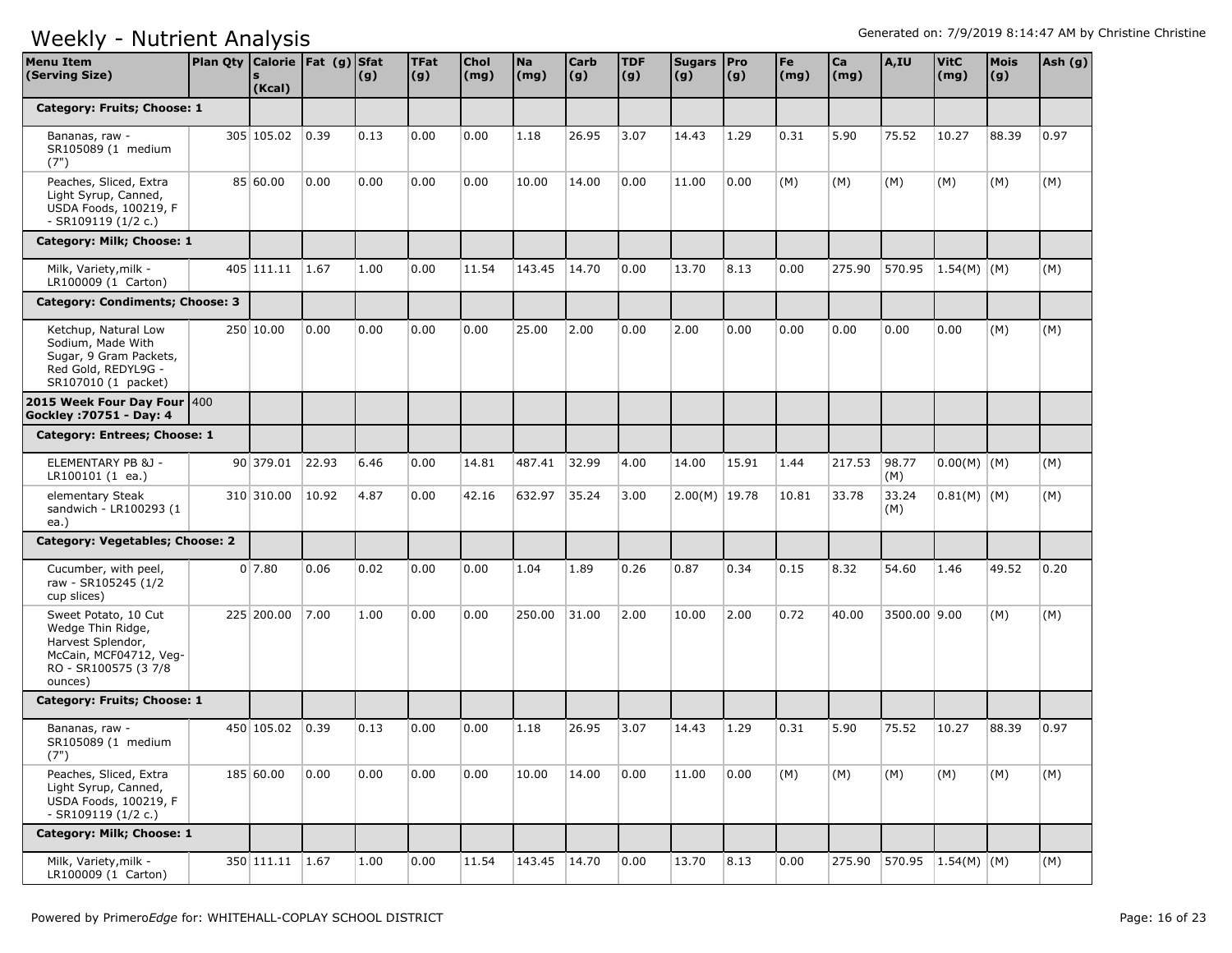| <b>Menu Item</b><br>(Serving Size)                                                                                | Plan Qty   Calorie   Fat (g)   Sfat | (Kcal)          |       | (g)  | <b>TFat</b><br>(g) | <b>Chol</b><br>(mg)      | <b>Na</b><br>(mg) | <b>Carb</b><br>(g) | <b>TDF</b><br>(g) | Sugars Pro<br>(g) | $\vert$ (g) | Fe<br>(mg)       | Ca<br>(mg)   | A,IU          | <b>VitC</b><br>(mg)               | <b>Mois</b><br>(g) | Ash (g) |
|-------------------------------------------------------------------------------------------------------------------|-------------------------------------|-----------------|-------|------|--------------------|--------------------------|-------------------|--------------------|-------------------|-------------------|-------------|------------------|--------------|---------------|-----------------------------------|--------------------|---------|
| Category: Condiments; Choose: 2                                                                                   |                                     |                 |       |      |                    |                          |                   |                    |                   |                   |             |                  |              |               |                                   |                    |         |
| Dressing, Lite Ranch II,<br>1.5oz, Naturally Fresh -<br>SR105877 (1 packet)                                       |                                     | 25 90.00        | 8.00  | 1.50 | 0.00               | 5.00                     | 250.00            | 2.00               | 0.00              | 1.00              | 1.00        | (M)              | (M)          | (M)           | (M)                               | (M)                | (M)     |
| Marinara Sauce, Dunk<br>Cup 1oz, Red Gold,<br>REDNA1Z, Veg-RO -<br>SR106667 (1 ea.)                               |                                     | 55 15.00        | 0.00  | 0.00 | 0.00               | 0.00                     | 120.00            | 3.00               | 1.00              | 2.00              | 1.00        | 0.00             | 0.00         | (M)           | (M)                               | (M)                | (M)     |
| 2015 Week Three Day<br>four Gockley : 70734 -<br>Day: 4                                                           | 400                                 |                 |       |      |                    |                          |                   |                    |                   |                   |             |                  |              |               |                                   |                    |         |
| Category: Entrees; Choose: 1                                                                                      |                                     |                 |       |      |                    |                          |                   |                    |                   |                   |             |                  |              |               |                                   |                    |         |
| ELEMENTARY PB &J -<br>LR100101 (1 ea.)                                                                            |                                     | 90 379.01       | 22.93 | 6.46 | 0.00               | 14.81                    | 487.41            | 32.99              | 4.00              | 14.00             | 15.91       | 1.44             | 217.53       | 98.77<br>(M)  | $0.00(M)$ (M)                     |                    | (M)     |
| Hot dog on Bun -<br>LR100175 (1 ea.)                                                                              |                                     | 310 280.00      | 16.00 | 4.50 | 0.00               | 30.00                    | 760.00            | 24.00              | 4.00              | 2.00              | 9.00        | 1.80             | 40.00        | 100.00<br>(M) | 0.00(M) (M)                       |                    | (M)     |
| Category: Vegetables; Choose: 1                                                                                   |                                     |                 |       |      |                    |                          |                   |                    |                   |                   |             |                  |              |               |                                   |                    |         |
| New baked beans -<br>LR100221 (3/4 c.)                                                                            |                                     | 210 234.44      | 0.81  | 0.00 |                    | $0.00(M)$ 0.00(M) 819.64 |                   | 49.89              | 6.37              | $8.12(M)$ 9.56    |             | 6.25(M) $149.73$ | (M)          | (M)           | $1194.77$ 7.80(M) 2.38(M) 0.36(M) |                    |         |
| Category: Fruits; Choose: 1                                                                                       |                                     |                 |       |      |                    |                          |                   |                    |                   |                   |             |                  |              |               |                                   |                    |         |
| Bananas, raw -<br>SR105089 (1 medium<br>(7")                                                                      |                                     | 266 105.02      | 0.39  | 0.13 | 0.00               | 0.00                     | 1.18              | 26.95              | 3.07              | 14.43             | 1.29        | 0.31             | 5.90         | 75.52         | 10.27                             | 88.39              | 0.97    |
| Peaches, Sliced, Extra<br>Light Syrup, Canned,<br>USDA Foods, 100219, F<br>- SR109119 (1/2 c.)                    |                                     | 165 60.00       | 0.00  | 0.00 | 0.00               | 0.00                     | 10.00             | 14.00              | 0.00              | 11.00             | 0.00        | (M)              | (M)          | (M)           | (M)                               | (M)                | (M)     |
| Category: Milk; Choose: 1                                                                                         |                                     |                 |       |      |                    |                          |                   |                    |                   |                   |             |                  |              |               |                                   |                    |         |
| Milk, Variety, milk -<br>LR100009 (1 Carton)                                                                      |                                     | 378 111.11 1.67 |       | 1.00 | 0.00               | 11.54                    | 143.45            | 14.70              | 0.00              | 13.70             | 8.13        | 0.00             | 275.90       | 570.95        | $ 1.54(M) $ (M)                   |                    | (M)     |
| Category: Condiments; Choose: 3                                                                                   |                                     |                 |       |      |                    |                          |                   |                    |                   |                   |             |                  |              |               |                                   |                    |         |
| Ketchup, Natural Low<br>Sodium, Made With<br>Sugar, 9 Gram Packets,<br>Red Gold, REDYL9G -<br>SR107010 (1 packet) |                                     | 250 10.00       | 0.00  | 0.00 | 0.00               | 0.00                     | 25.00             | 2.00               | 0.00              | 2.00              | 0.00        | 0.00             | 0.00         | 0.00          | 0.00                              | (M)                | (M)     |
| Mustard; French's<br>mustard, 200/5.5 g; as<br>purchased - LR100043<br>$(1$ pkg.)                                 |                                     | 15 3.85         | 0.23  | 0.01 | (M)                | 0.00                     | 63.14             | 0.35               | 0.06              | (M)               | 0.19        | 0.09             | 4.18         | 7.21          | 0.02                              | 4.53               | 0.20    |
| 2015 week one day four<br>gockley : 70722 - Day: 4                                                                | 385                                 |                 |       |      |                    |                          |                   |                    |                   |                   |             |                  |              |               |                                   |                    |         |
| Category: Entrees; Choose: 1                                                                                      |                                     |                 |       |      |                    |                          |                   |                    |                   |                   |             |                  |              |               |                                   |                    |         |
| ELEMENTARY PB &J -<br>LR100101 (1 ea.)                                                                            |                                     | 85 379.01 22.93 |       | 6.46 | 0.00               | 14.81                    | 487.41 32.99      |                    | 4.00              | 14.00             | 15.91       | 1.44             | 217.53 98.77 | (M)           | $0.00(M)$ (M)                     |                    | (M)     |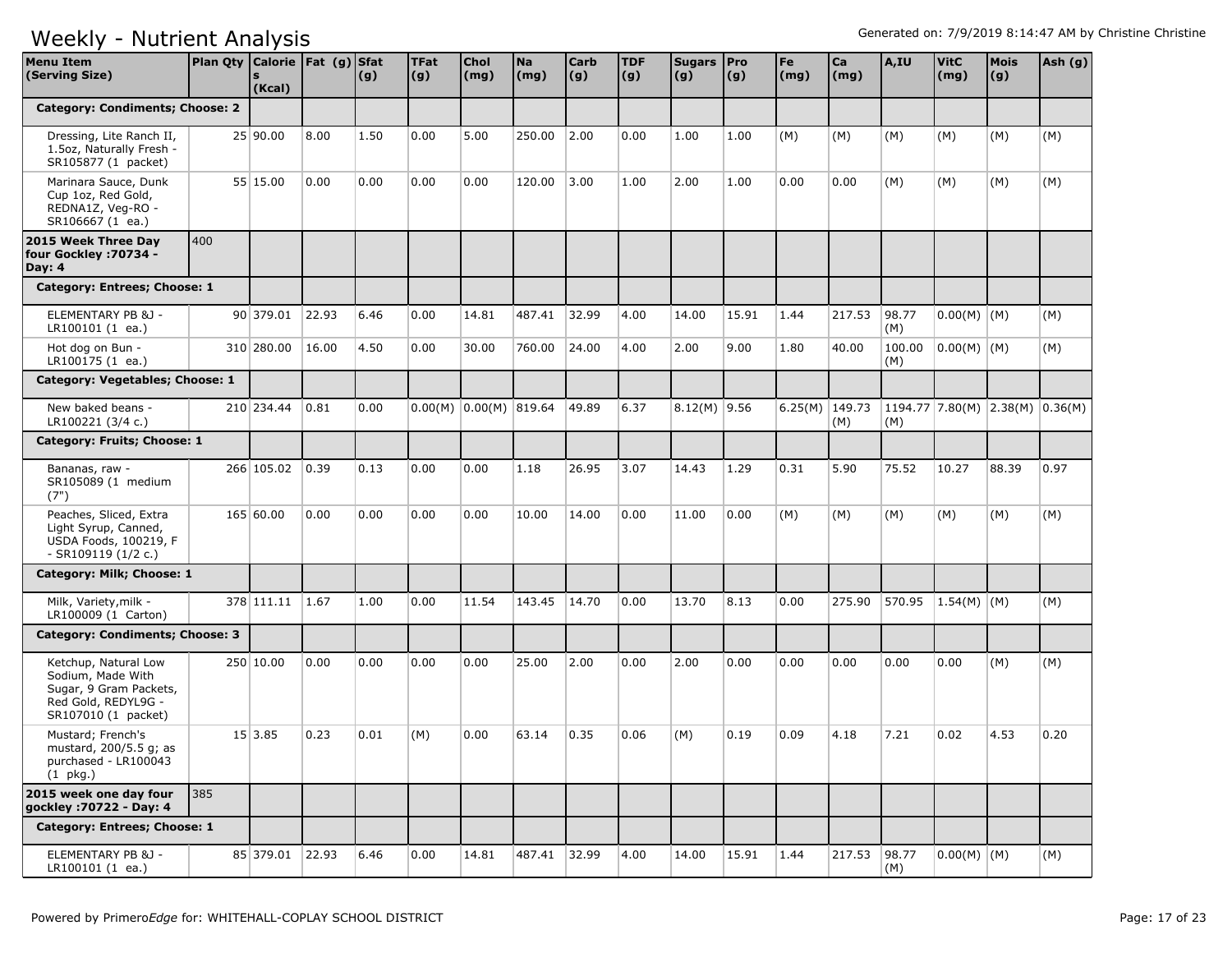| <b>Menu Item</b><br>(Serving Size)                                                                                    | Plan Qty Calorie   Fat (g) Sfat | (Kcal)           |       | (g)  | <b>TFat</b><br>(g) | <b>Chol</b><br>(mg) | <b>Na</b><br>(mg) | <b>Carb</b><br>(g) | <b>TDF</b><br>(g) | Sugars   Pro<br>(g) | (g)   | Fe<br>$\mathsf{(mg)}$ | Ca<br>(mg) | A,IU         | <b>VitC</b><br>(mg) | Mois<br>(g) | Ash (g) |
|-----------------------------------------------------------------------------------------------------------------------|---------------------------------|------------------|-------|------|--------------------|---------------------|-------------------|--------------------|-------------------|---------------------|-------|-----------------------|------------|--------------|---------------------|-------------|---------|
| Sandwich, Grilled<br>Cheese, Whole Grain<br>White, IW, Bake<br>Crafters, 6659, MMA,<br>WGR - SR108182 (1<br>sandwich) |                                 | 300 340.00       | 17.00 | 8.00 | 0.00               | 30.00               | 830.00            | 32.00              | 2.00              | 4.00                | 20.00 | 0.00                  | 450.00     | 400.00       | 0.00                | (M)         | (M)     |
| Category: Vegetables; Choose: 2                                                                                       |                                 |                  |       |      |                    |                     |                   |                    |                   |                     |       |                       |            |              |                     |             |         |
| Cucumber, with peel,<br>raw - SR105245 (1/2<br>cup slices)                                                            |                                 | 185 7.80         | 0.06  | 0.02 | 0.00               | 0.00                | 1.04              | 1.89               | 0.26              | 0.87                | 0.34  | 0.15                  | 8.32       | 54.60        | 1.46                | 49.52       | 0.20    |
| SEASONED GREEN<br>BEANS - LR100313 (4<br>$OZ.$ )                                                                      |                                 | 225 29.67        | 1.28  | 0.56 | 0.00               | 0.00                | 17.20             | 4.35               | 2.00              | $0.00(M)$ 1.01      |       | 0.59                  | 33.00      | 429.33       | 2.80                | (M)         | (M)     |
| Category: Fruits; Choose: 1                                                                                           |                                 |                  |       |      |                    |                     |                   |                    |                   |                     |       |                       |            |              |                     |             |         |
| Bananas, raw -<br>SR105089 (1 medium<br>(7")                                                                          |                                 | 450 105.02       | 0.39  | 0.13 | 0.00               | 0.00                | 1.18              | 26.95              | 3.07              | 14.43               | 1.29  | 0.31                  | 5.90       | 75.52        | 10.27               | 88.39       | 0.97    |
| Peaches, Sliced, Extra<br>Light Syrup, Canned,<br>USDA Foods, 100219, F<br>- SR109119 (1/2 c.)                        |                                 | 135 60.00        | 0.00  | 0.00 | 0.00               | 0.00                | 10.00             | 14.00              | 0.00              | 11.00               | 0.00  | (M)                   | (M)        | (M)          | (M)                 | (M)         | (M)     |
| Category: Milk; Choose: 1                                                                                             |                                 |                  |       |      |                    |                     |                   |                    |                   |                     |       |                       |            |              |                     |             |         |
| Milk, Variety, milk -<br>LR100009 (1 Carton)                                                                          |                                 | 355 111.11       | 1.67  | 1.00 | 0.00               | 11.54               | 143.45            | 14.70              | 0.00              | 13.70               | 8.13  | 0.00                  | 275.90     | 570.95       | $1.54(M)$ (M)       |             | (M)     |
| Category: Condiments; Choose: 3                                                                                       |                                 |                  |       |      |                    |                     |                   |                    |                   |                     |       |                       |            |              |                     |             |         |
| Dressing, Lite Ranch II,<br>1.5oz, Naturally Fresh -<br>SR105877 (1 packet)                                           |                                 | 50 90.00         | 8.00  | 1.50 | 0.00               | 5.00                | 250.00            | 2.00               | 0.00              | 1.00                | 1.00  | (M)                   | (M)        | (M)          | (M)                 | (M)         | (M)     |
| Italian Dressing, PC, 200-<br>12gram - LR100148 (1<br>ea.)                                                            |                                 | 85 35.00         | 3.00  | 0.00 | 0.00               | 0.00                | 190.00            | 2.00               | 0.00              | (M)                 | 0.00  | 0.00                  | 0.00       | 0.00         | 1.20                | (M)         | (M)     |
| Mayonnaise, SS Packet -<br>LR100041 (1 ea.)                                                                           |                                 | 10 80.00         | 9.00  | 1.50 | 0.00               | 5.00                | 65.00             | 0.00               | 0.00              | 0.00                | 0.00  | 0.00                  | 0.00       | 0.00         | 0.00                | (M)         | (M)     |
| 2015 Week Two Day Four   385<br>Gockley : 70729 - Day: 4                                                              |                                 |                  |       |      |                    |                     |                   |                    |                   |                     |       |                       |            |              |                     |             |         |
| Category: Entrees; Choose: 1                                                                                          |                                 |                  |       |      |                    |                     |                   |                    |                   |                     |       |                       |            |              |                     |             |         |
| ELEMENTARY PB &J -<br>LR100101 (1 ea.)                                                                                |                                 | 85 379.01        | 22.93 | 6.46 | 0.00               | 14.81               | 487.41            | 32.99              | 4.00              | 14.00               | 15.91 | 1.44                  | 217.53     | 98.77<br>(M) | $0.00(M)$ (M)       |             | (M)     |
| Soft Shell Taco -<br>LR100211 (1 ea.)                                                                                 |                                 | 300 308.00 13.70 |       | 5.79 | 0.00               | 50.00               | 590.00 31.18      |                    | 6.00              | $2.00(M)$ 20.53     |       | 2.10                  | 223.00     | 787.00 5.00  |                     | (M)         | (M)     |
| Category: Vegetables; Choose: 1                                                                                       |                                 |                  |       |      |                    |                     |                   |                    |                   |                     |       |                       |            |              |                     |             |         |
| Corn, Seasoned, Elementa<br>ry,6 oz, Veg-O -<br>LR100147 (6 oz.)                                                      |                                 | 210 193.42 8.09  |       | 3.35 | 0.00               | 0.00                | 68.84             | 31.11              | 3.93              | $0.00(M)$ 4.11      |       | 0.77                  | 3.93       | 638.83 5.71  |                     | (M)         | (M)     |
| Category: Fruits; Choose: 1                                                                                           |                                 |                  |       |      |                    |                     |                   |                    |                   |                     |       |                       |            |              |                     |             |         |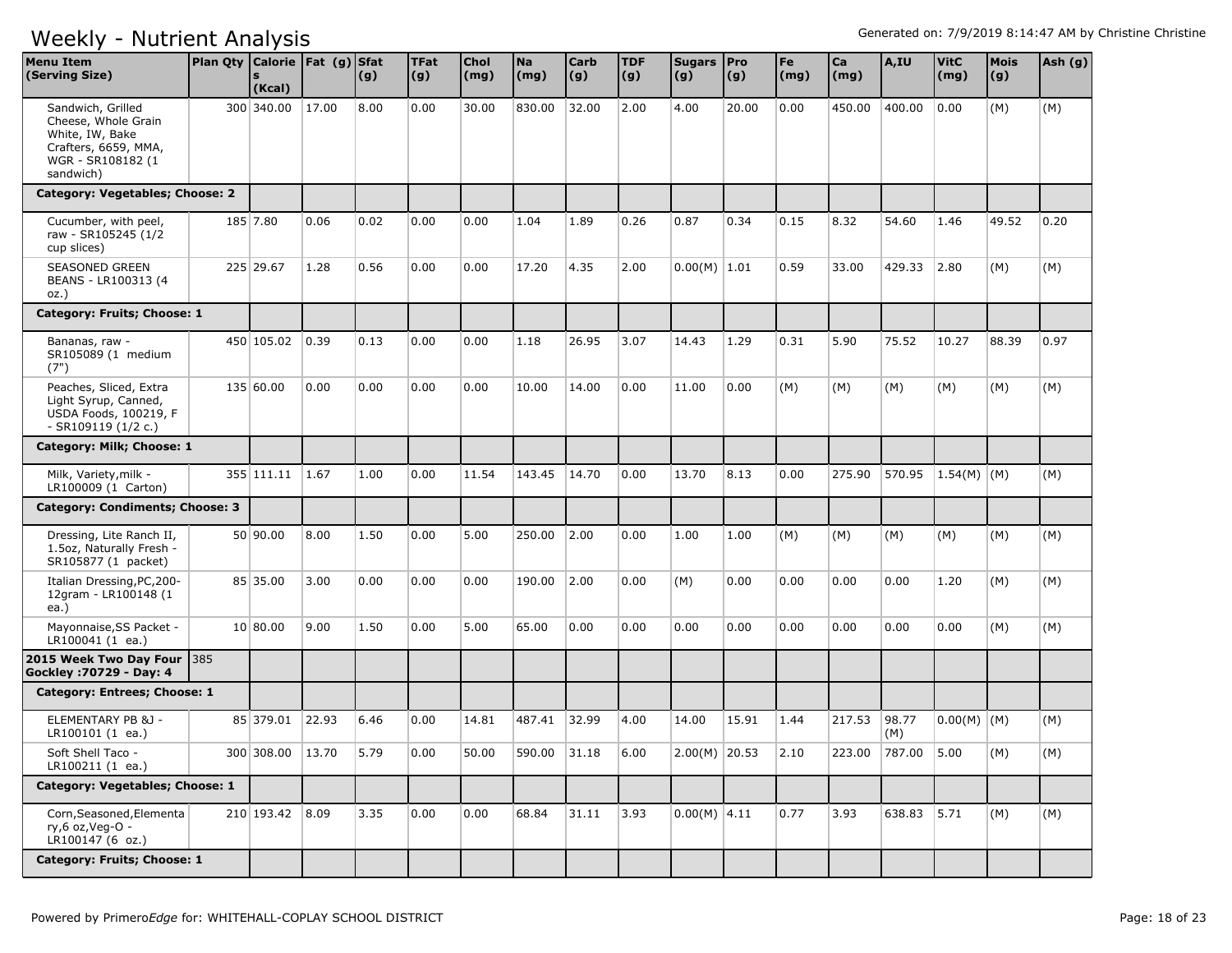| <b>Menu Item</b><br>(Serving Size)                                                                                | Plan Qty   Calorie   Fat (g)   Sfat | (Kcal)          |       | (g)  | <b>TFat</b><br>(g) | Chol<br>(mg) | <b>Na</b><br>(mg) | <b>Carb</b><br>(g) | <b>TDF</b><br>(g) | Sugars   Pro<br>(g) | $\vert (g) \vert$ | Fe<br>$\mathsf{(mg)}$ | $ca$<br>(mg) | A,IU         | <b>VitC</b><br>(mg)       | <b>Mois</b><br>(g) | Ash (g) |
|-------------------------------------------------------------------------------------------------------------------|-------------------------------------|-----------------|-------|------|--------------------|--------------|-------------------|--------------------|-------------------|---------------------|-------------------|-----------------------|--------------|--------------|---------------------------|--------------------|---------|
| Bananas, raw -<br>SR105089 (1 medium<br>(7")                                                                      |                                     | 425 105.02      | 0.39  | 0.13 | 0.00               | 0.00         | 1.18              | 26.95              | 3.07              | 14.43               | 1.29              | 0.31                  | 5.90         | 75.52        | 10.27                     | 88.39              | 0.97    |
| Peaches, Sliced, Extra<br>Light Syrup, Canned,<br>USDA Foods, 100219, F<br>- SR109119 (1/2 c.)                    |                                     | 128 60.00       | 0.00  | 0.00 | 0.00               | 0.00         | 10.00             | 14.00              | 0.00              | 11.00               | 0.00              | (M)                   | (M)          | (M)          | (M)                       | (M)                | (M)     |
| Category: Milk; Choose: 1                                                                                         |                                     |                 |       |      |                    |              |                   |                    |                   |                     |                   |                       |              |              |                           |                    |         |
| Milk, Variety, milk -<br>LR100009 (1 Carton)                                                                      |                                     | 366 111.11      | 1.67  | 1.00 | 0.00               | 11.54        | 143.45            | 14.70              | 0.00              | 13.70               | 8.13              | 0.00                  | 275.90       | 570.95       | $ 1.54(M)$ (M)            |                    | (M)     |
| Category: Condiments; Choose: 1                                                                                   |                                     |                 |       |      |                    |              |                   |                    |                   |                     |                   |                       |              |              |                           |                    |         |
| Ketchup, Natural Low<br>Sodium, Made With<br>Sugar, 9 Gram Packets,<br>Red Gold, REDYL9G -<br>SR107010 (1 packet) |                                     | 200 10.00       | 0.00  | 0.00 | 0.00               | 0.00         | 25.00             | 2.00               | 0.00              | 2.00                | 0.00              | 0.00                  | 0.00         | 0.00         | 0.00                      | (M)                | (M)     |
| 2015 Week Two Day Four 400<br>Gockley : 70754 - Day: 4                                                            |                                     |                 |       |      |                    |              |                   |                    |                   |                     |                   |                       |              |              |                           |                    |         |
| Category: Entrees; Choose: 1                                                                                      |                                     |                 |       |      |                    |              |                   |                    |                   |                     |                   |                       |              |              |                           |                    |         |
| ELEMENTARY PB &J -<br>LR100101 (1 ea.)                                                                            |                                     | 85 379.01       | 22.93 | 6.46 | 0.00               | 14.81        | 487.41            | 32.99              | 4.00              | 14.00               | 15.91             | 1.44                  | 217.53       | 98.77<br>(M) | $0.00(M)$ (M)             |                    | (M)     |
| Sandwich, Ham &<br>Cheese, Pretzel<br>Bun, MMA, WG -<br>LR100057 (1 ea.)                                          |                                     | 315 260.28      | 8.76  | 2.45 | 0.00               | 36.18        | 503.23            | 30.50              | 3.00              | $2.50(M)$ 14.54     |                   | 2.34                  | 51.06        | 42.00        | 0.60                      | (M)                | (M)     |
| Category: Vegetables; Choose: 1                                                                                   |                                     |                 |       |      |                    |              |                   |                    |                   |                     |                   |                       |              |              |                           |                    |         |
| Corn, Seasoned, Elementa<br>ry,6 oz, Veg-O -<br>LR100147 (6 oz.)                                                  |                                     | 200 193.42      | 8.09  | 3.35 | 0.00               | 0.00         | 68.84             | 31.11              | 3.93              | $0.00(M)$ 4.11      |                   | 0.77                  | 3.93         | 638.83       | 5.71                      | (M)                | (M)     |
| Category: Fruits; Choose: 1                                                                                       |                                     |                 |       |      |                    |              |                   |                    |                   |                     |                   |                       |              |              |                           |                    |         |
| Bananas, raw -<br>SR105089 (1 medium<br>(7")                                                                      |                                     | 410 105.02      | 0.39  | 0.13 | 0.00               | 0.00         | 1.18              | 26.95              | 3.07              | 14.43               | 1.29              | 0.31                  | 5.90         | 75.52        | 10.27                     | 88.39              | 0.97    |
| Peaches, Sliced, Extra<br>Light Syrup, Canned,<br>USDA Foods, 100219, F<br>$-SR109119(1/2 c.)$                    |                                     | 115 60.00       | 0.00  | 0.00 | 0.00               | 0.00         | 10.00             | 14.00              | 0.00              | 11.00               | 0.00              | (M)                   | (M)          | (M)          | (M)                       | (M)                | (M)     |
| Category: Milk; Choose: 1                                                                                         |                                     |                 |       |      |                    |              |                   |                    |                   |                     |                   |                       |              |              |                           |                    |         |
| Milk, Variety, milk -<br>LR100009 (1 Carton)                                                                      |                                     | 355 111.11 1.67 |       | 1.00 | 0.00               | 11.54        | 143.45 14.70      |                    | 0.00              | 13.70               | 8.13              | 0.00                  |              |              | 275.90 570.95 1.54(M) (M) |                    | (M)     |
| 2015 Week Three Day<br>Five Gockley : 70759 -<br>Day: $5$                                                         | 380                                 |                 |       |      |                    |              |                   |                    |                   |                     |                   |                       |              |              |                           |                    |         |
| Category: Entrees; Choose: 1                                                                                      |                                     |                 |       |      |                    |              |                   |                    |                   |                     |                   |                       |              |              |                           |                    |         |
| Breaded Pollock Fish<br>Nuggets - 418305 -<br>SR109263 (4 piece)                                                  |                                     | 380 220.00      | 9.00  | 1.50 | 0.00               | 50.00        | 240.00            | 20.00              | 2.00              | 1.00                | 14.00             | 1.08                  | 20.00        | 100.00       | 0.00                      | (M)                | (M)     |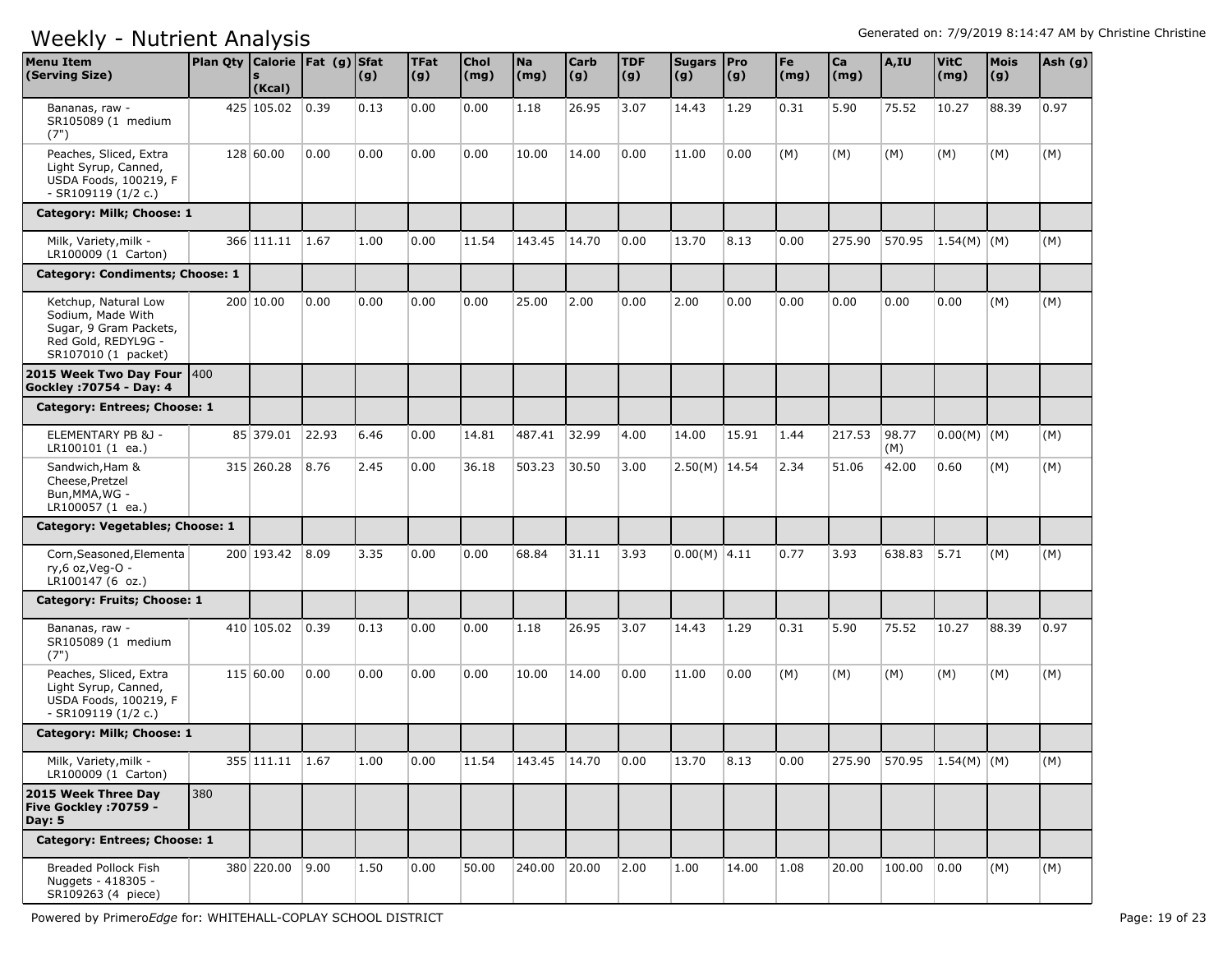| <b>Menu Item</b><br>(Serving Size)                                                                                        | Plan Qty   Calorie   Fat (g)   Sfat | (Kcal)          |       | (g)  | <b>TFat</b><br>(g) | <b>Chol</b><br>(mg) | <b>Na</b><br>(mg) | <b>Carb</b><br>(g) | <b>TDF</b><br>(g) | Sugars   Pro<br>(g) | (g)   | Fe<br>(mg) | Ca<br>(mq) | A,IU                     | <b>VitC</b><br>(mg) | <b>Mois</b><br>(g) | Ash (g) |
|---------------------------------------------------------------------------------------------------------------------------|-------------------------------------|-----------------|-------|------|--------------------|---------------------|-------------------|--------------------|-------------------|---------------------|-------|------------|------------|--------------------------|---------------------|--------------------|---------|
| Category: Grains; Choose: 1                                                                                               |                                     |                 |       |      |                    |                     |                   |                    |                   |                     |       |            |            |                          |                     |                    |         |
| Bread, Wheat Cluster<br>Dinner Roll, 1.38oz,<br>Morabito - SR101068 (1<br>ea.)                                            |                                     | 300 70.00       | 1.00  | 0.00 | 0.00               | 0.00                | 160.00            | 14.00              | 2.00              | 1.00                | 3.00  | 1.08       | 26.00      | (M)                      | (M)                 | (M)                | (M)     |
| Macaroni & Cheese -<br>LR100314 (3 oz.)                                                                                   |                                     | 300 140.00      | 5.33  | 2.67 | 0.17               | 15.00               | 493.33            | 16.00              | 0.33              | 2.67                | 8.33  | 0.60       | 150.00     | 333.33                   | 0.00                | (M)                | (M)     |
| Category: Vegetables; Choose: 2                                                                                           |                                     |                 |       |      |                    |                     |                   |                    |                   |                     |       |            |            |                          |                     |                    |         |
| Broccoli, Raw, Commodity<br>, VEG-DG - LR100033 (4<br>ounces)                                                             |                                     | 100 38.56       | 0.42  | 0.04 | (M)                | 0.00                | 37.42             | 7.53               | 2.95              | (M)                 | 3.20  | 0.83       | 53.30      | 706.48                   | 101.15              | 101.27             | 0.99    |
| Carrots, baby-cut, fresh,<br>peeled [100982, A094] -<br>SR105158 (2 5/8 oz.)                                              |                                     | 120 26.00       | 0.09  | 0.02 | 0.00               | 0.00                | 57.20             | 6.01               | 2.13              | (M)                 | 0.46  | 0.66       | 23.40      | 10163.4 1.95<br>$\Omega$ |                     | (M)                | (M)     |
| Category: Fruits; Choose: 1                                                                                               |                                     |                 |       |      |                    |                     |                   |                    |                   |                     |       |            |            |                          |                     |                    |         |
| Apples, fresh, raw,<br>sliced, unpeeled (with<br>skin) from ready-to-eat<br>pouch [100285, A338], F<br>$-SR105075(4 oz.)$ |                                     | 265 58.00       | 0.20  | 0.05 | 0.00               | 0.00                | 2.00              | 15.66              | 2.80              | (M)                 | 0.29  | 0.14       | 6.00       | 62.00                    | 5.21                | (M)                | (M)     |
| Bananas, raw -<br>SR105089 (1 medium<br>(7")                                                                              |                                     | 310 105.02      | 0.39  | 0.13 | 0.00               | 0.00                | 1.18              | 26.95              | 3.07              | 14.43               | 1.29  | 0.31       | 5.90       | 75.52                    | 10.27               | 88.39              | 0.97    |
| Category: Milk; Choose: 1                                                                                                 |                                     |                 |       |      |                    |                     |                   |                    |                   |                     |       |            |            |                          |                     |                    |         |
| Milk, Variety, milk -<br>LR100009 (1 Carton)                                                                              |                                     | 369 111.11 1.67 |       | 1.00 | 0.00               | 11.54               | 143.45            | 14.70              | 0.00              | 13.70               | 8.13  | 0.00       | 275.90     | 570.95                   | $1.54(M)$ (M)       |                    | (M)     |
| Category: Condiments; Choose: 1                                                                                           |                                     |                 |       |      |                    |                     |                   |                    |                   |                     |       |            |            |                          |                     |                    |         |
| Dressing, Lite Ranch II,<br>1.5oz, Naturally Fresh -<br>SR105877 (1 packet)                                               |                                     | 55 90.00        | 8.00  | 1.50 | 0.00               | 5.00                | 250.00            | 2.00               | 0.00              | 1.00                | 1.00  | (M)        | (M)        | (M)                      | (M)                 | (M)                | (M)     |
| 2015 week one day five<br>gockley: 70722 - Day: 5                                                                         | 375                                 |                 |       |      |                    |                     |                   |                    |                   |                     |       |            |            |                          |                     |                    |         |
| Category: Entrees; Choose: 1                                                                                              |                                     |                 |       |      |                    |                     |                   |                    |                   |                     |       |            |            |                          |                     |                    |         |
| Cheese Pizza, W/W<br>Nardones - LR100096 (1<br>Slice $(1/8)$                                                              |                                     | 375 340.00      | 14.00 | 8.00 | 0.00               | 30.00               | 570.00            | 33.00              | 1.00              | (M)                 | 21.00 | 2.70       | 450.00     | 400.00                   | 6.00                | (M)                | (M)     |
| Category: Vegetables; Choose: 2                                                                                           |                                     |                 |       |      |                    |                     |                   |                    |                   |                     |       |            |            |                          |                     |                    |         |
| Broccoli w/cheese sauce<br>- LR100222 (1/2 c.)                                                                            |                                     | 210 58.51       | 1.32  | 0.79 | $0.00(M)$ 4.74     |                     | 127.92            | 7.10               | 2.76              | $1.05(M)$ 4.07      |       | 2.79       | 73.22      | 726.49                   | 45.28               | (M)                | (M)     |
| Carrots, baby-cut, fresh,<br>peeled [100982, A094] -<br>SR105158 (2 5/8 oz.)                                              |                                     | 200 26.00       | 0.09  | 0.02 | 0.00               | 0.00                | 57.20             | 6.01               | 2.13              | (M)                 | 0.46  | 0.66       | 23.40      | 10163.4 1.95<br>n.       |                     | (M)                | (M)     |
| Category: Fruits; Choose: 1                                                                                               |                                     |                 |       |      |                    |                     |                   |                    |                   |                     |       |            |            |                          |                     |                    |         |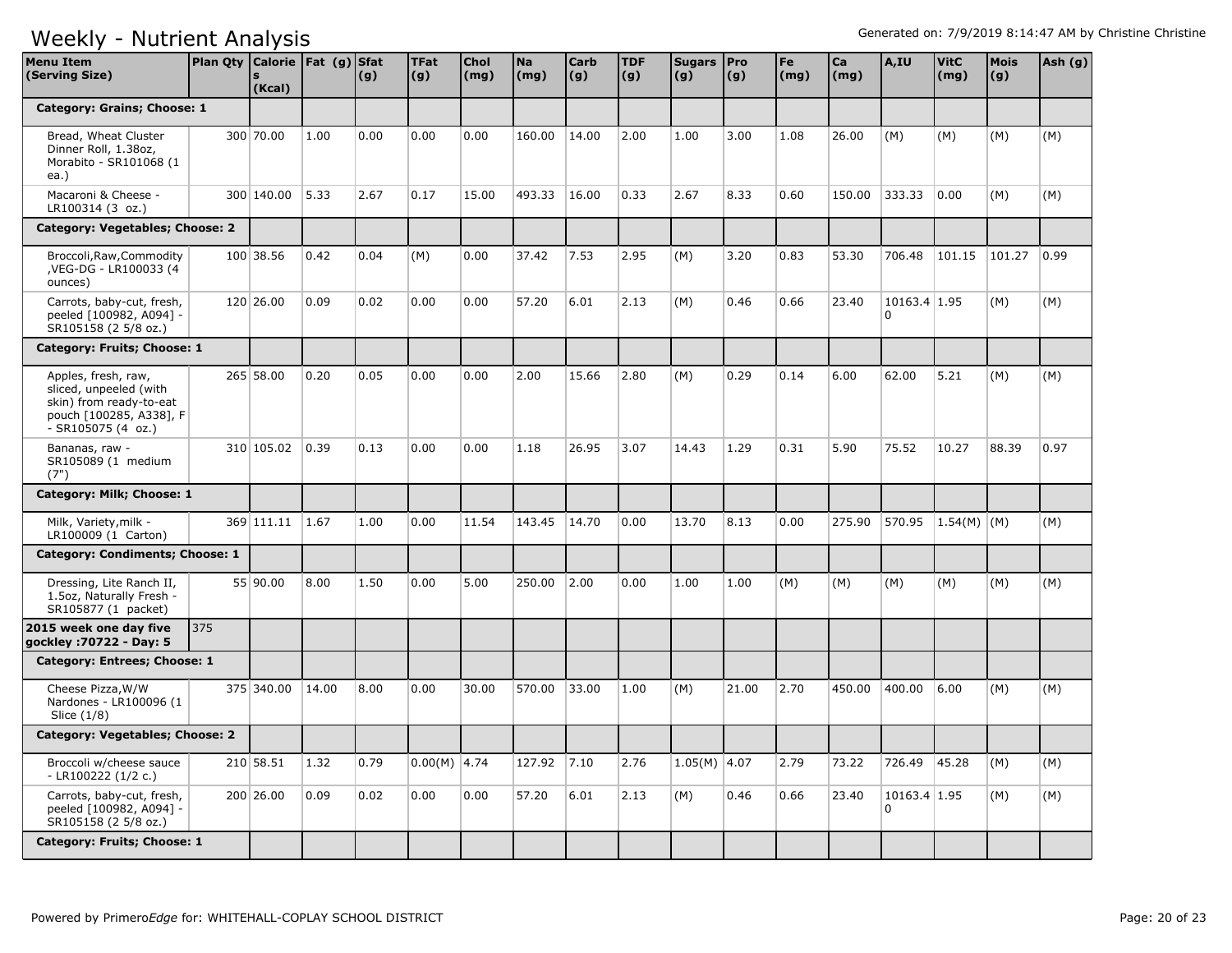| <b>Menu Item</b><br>(Serving Size)                                                                                        | Plan Qty Calorie   Fat (g) Sfat | (Kcal)          |       | (g)  | <b>TFat</b><br>(g) | <b>Chol</b><br>$\mathsf{(mg)}$ | <b>Na</b><br>(mg) | <b>Carb</b><br> (g) | <b>TDF</b><br>(g) | Sugars   Pro<br>(g) | (g)   | Fe<br>$\mathsf{(mg)}$ | Ca<br>(mg) | A,IU                           | <b>VitC</b><br>(mg) | Mois<br>(g) | Ash (g) |
|---------------------------------------------------------------------------------------------------------------------------|---------------------------------|-----------------|-------|------|--------------------|--------------------------------|-------------------|---------------------|-------------------|---------------------|-------|-----------------------|------------|--------------------------------|---------------------|-------------|---------|
| Apples, fresh, raw,<br>sliced, unpeeled (with<br>skin) from ready-to-eat<br>pouch [100285, A338], F<br>$-SR105075(4 oz.)$ |                                 | 175 58.00       | 0.20  | 0.05 | 0.00               | 0.00                           | 2.00              | 15.66               | 2.80              | (M)                 | 0.29  | 0.14                  | 6.00       | 62.00                          | 5.21                | (M)         | (M)     |
| Bananas, raw -<br>SR105089 (1 1/2<br>medium (7")                                                                          |                                 | 400 157.53      | 0.58  | 0.20 | 0.00               | 0.00                           | 1.77              | 40.43               | 4.60              | 21.65               | 1.93  | 0.46                  | 8.85       | 113.28                         | 15.40               | 132.59      | 1.45    |
| Category: Milk; Choose: 1                                                                                                 |                                 |                 |       |      |                    |                                |                   |                     |                   |                     |       |                       |            |                                |                     |             |         |
| Milk, Variety, milk -<br>LR100009 (1 Carton)                                                                              |                                 | 200 111.11 1.67 |       | 1.00 | 0.00               | 11.54                          | 143.45            | 14.70               | 0.00              | 13.70               | 8.13  | 0.00                  | 275.90     | 570.95                         | 1.54(M)   (M)       |             | (M)     |
| Category: Condiments; Choose: 1                                                                                           |                                 |                 |       |      |                    |                                |                   |                     |                   |                     |       |                       |            |                                |                     |             |         |
| Dressing, Lite Ranch II,<br>1.5oz, Naturally Fresh -<br>SR105877 (1 packet)                                               |                                 | 25 90.00        | 8.00  | 1.50 | 0.00               | 5.00                           | 250.00            | 2.00                | 0.00              | 1.00                | 1.00  | (M)                   | (M)        | (M)                            | (M)                 | (M)         | (M)     |
| 2015 Week Three Day<br>Five Gockley : 70734 -<br><b>Day: 5</b>                                                            | 375                             |                 |       |      |                    |                                |                   |                     |                   |                     |       |                       |            |                                |                     |             |         |
| Category: Entrees; Choose: 1                                                                                              |                                 |                 |       |      |                    |                                |                   |                     |                   |                     |       |                       |            |                                |                     |             |         |
| Cheese Pizza, W/W<br>Nardones - LR100096 (1<br>Slice (1/8)                                                                |                                 | 375 340.00      | 14.00 | 8.00 | 0.00               | 30.00                          | 570.00            | 33.00               | 1.00              | (M)                 | 21.00 | 2.70                  | 450.00     | 400.00                         | 6.00                | (M)         | (M)     |
| Category: Vegetables; Choose: 2                                                                                           |                                 |                 |       |      |                    |                                |                   |                     |                   |                     |       |                       |            |                                |                     |             |         |
| Broccoli w/cheese sauce<br>$-LR100222(1/2 c.)$                                                                            |                                 | 165 58.51       | 1.32  | 0.79 | $0.00(M)$ 4.74     |                                | 127.92            | 7.10                | 2.76              | $1.05(M)$ 4.07      |       | 2.79                  | 73.22      | 726.49                         | 45.28               | (M)         | (M)     |
| Carrots, baby-cut, fresh,<br>peeled [100982, A094] -<br>SR105158 (2 5/8 oz.)                                              |                                 | 110 26.00       | 0.09  | 0.02 | 0.00               | 0.00                           | 57.20             | 6.01                | 2.13              | (M)                 | 0.46  | 0.66                  | 23.40      | 10163.4 1.95<br>$\overline{0}$ |                     | (M)         | (M)     |
| Category: Fruits; Choose: 1                                                                                               |                                 |                 |       |      |                    |                                |                   |                     |                   |                     |       |                       |            |                                |                     |             |         |
| Apples, fresh, raw,<br>sliced, unpeeled (with<br>skin) from ready-to-eat<br>pouch [100285, A338], F<br>$-SR105075(4 oz.)$ |                                 | 245 58.00       | 0.20  | 0.05 | 0.00               | 0.00                           | 2.00              | 15.66               | 2.80              | (M)                 | 0.29  | 0.14                  | 6.00       | 62.00                          | 5.21                | (M)         | (M)     |
| Bananas, raw -<br>SR105089 (1 medium<br>(7")                                                                              |                                 | 200 105.02      | 0.39  | 0.13 | 0.00               | 0.00                           | 1.18              | 26.95               | 3.07              | 14.43               | 1.29  | 0.31                  | 5.90       | 75.52                          | 10.27               | 88.39       | 0.97    |
| Category: Milk; Choose: 1                                                                                                 |                                 |                 |       |      |                    |                                |                   |                     |                   |                     |       |                       |            |                                |                     |             |         |
| Milk, Variety, milk -<br>LR100009 (1 Carton)                                                                              |                                 | 355 111.11 1.67 |       | 1.00 | 0.00               | 11.54                          | 143.45   14.70    |                     | 0.00              | 13.70               | 8.13  | 0.00                  |            | 275.90 570.95 1.54(M) (M)      |                     |             | (M)     |
| <b>Category: Condiments; Choose: 1</b>                                                                                    |                                 |                 |       |      |                    |                                |                   |                     |                   |                     |       |                       |            |                                |                     |             |         |
| Dressing, Lite Ranch II,<br>1.5oz, Naturally Fresh -<br>SR105877 (1 packet)                                               |                                 | 50 90.00        | 8.00  | 1.50 | 0.00               | 5.00                           | 250.00            | 2.00                | 0.00              | 1.00                | 1.00  | (M)                   | (M)        | (M)                            | (M)                 | (M)         | (M)     |
| 2015 Week Two Day Five 375<br>Gockley : 70729 - Day: 5                                                                    |                                 |                 |       |      |                    |                                |                   |                     |                   |                     |       |                       |            |                                |                     |             |         |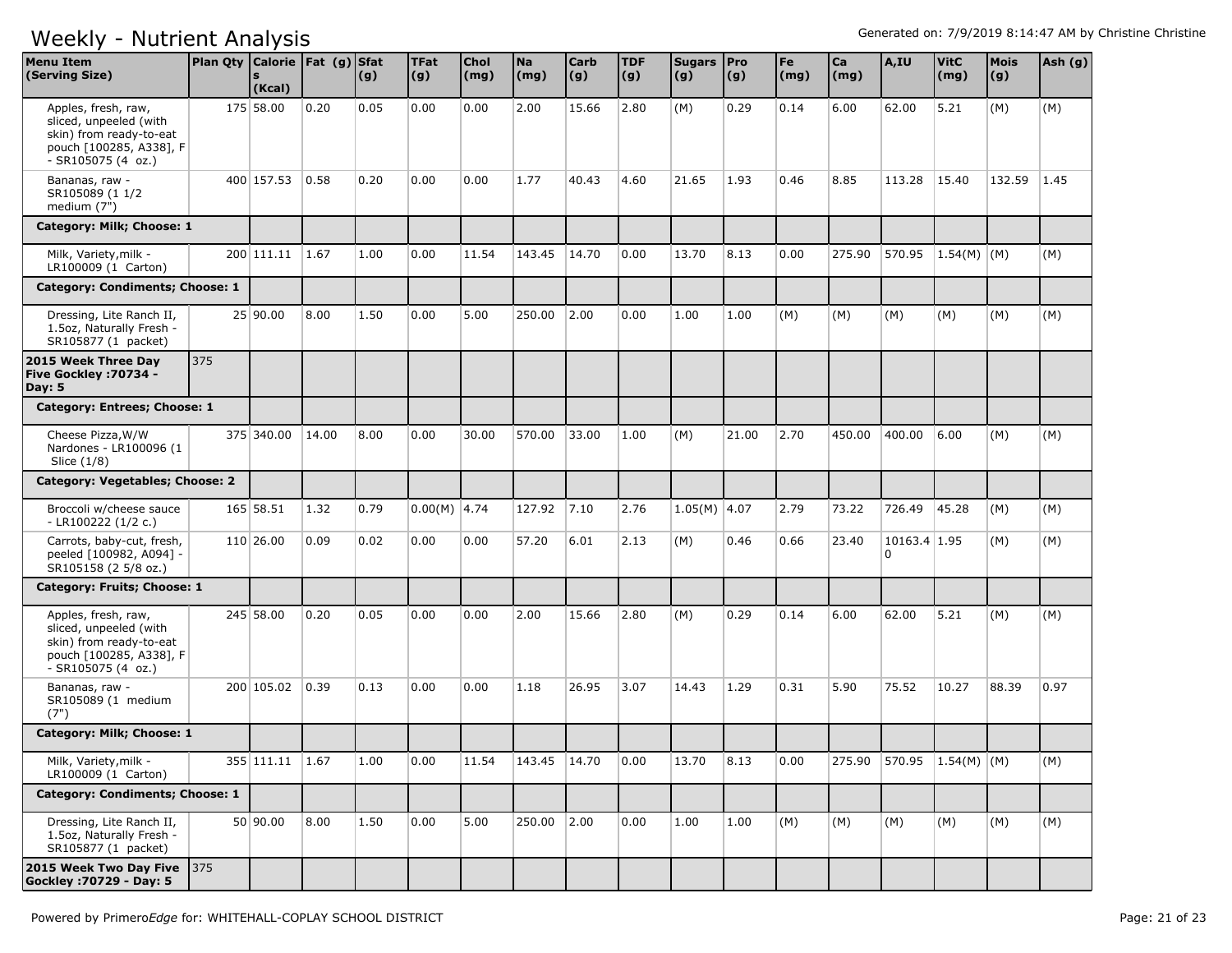| Menu Item<br>(Serving Size)                                                                                               | Plan Qty Calorie   Fat (g) Sfat | (Kcal)     |       | (g)  | <b>TFat</b><br>(g) | <b>Chol</b><br>(mg) | <b>Na</b><br>(mg) | <b>Carb</b><br>(g) | <b>TDF</b><br>(g) | Sugars   Pro<br>(g) | (g)   | Fe<br>(mg) | Ca<br>(mg) | A,IU                     | <b>VitC</b><br>(mg) | <b>Mois</b><br>(g) | Ash (g) |
|---------------------------------------------------------------------------------------------------------------------------|---------------------------------|------------|-------|------|--------------------|---------------------|-------------------|--------------------|-------------------|---------------------|-------|------------|------------|--------------------------|---------------------|--------------------|---------|
| Category: Entrees; Choose: 1                                                                                              |                                 |            |       |      |                    |                     |                   |                    |                   |                     |       |            |            |                          |                     |                    |         |
| Cheese Pizza, W/W<br>Nardones - LR100096 (1<br>Slice (1/8)                                                                |                                 | 375 340.00 | 14.00 | 8.00 | 0.00               | 30.00               | 570.00            | 33.00              | 1.00              | (M)                 | 21.00 | 2.70       | 450.00     | 400.00                   | 6.00                | (M)                | (M)     |
| Category: Vegetables; Choose: 1                                                                                           |                                 |            |       |      |                    |                     |                   |                    |                   |                     |       |            |            |                          |                     |                    |         |
| Broccoli w/cheese sauce<br>- LR100222 (1/2 c.)                                                                            |                                 | 155 58.51  | 1.32  | 0.79 | $0.00(M)$ 4.74     |                     | 127.92            | 7.10               | 2.76              | 1.05(M) 4.07        |       | 2.79       | 73.22      | 726.49                   | 45.28               | (M)                | (M)     |
| Carrots, baby-cut, fresh,<br>peeled [100982, A094] -<br>SR105158 (2 5/8 oz.)                                              |                                 | 200 26.00  | 0.09  | 0.02 | 0.00               | 0.00                | 57.20             | 6.01               | 2.13              | (M)                 | 0.46  | 0.66       | 23.40      | 10163.4 1.95<br>$\Omega$ |                     | (M)                | (M)     |
| Category: Fruits; Choose: 1                                                                                               |                                 |            |       |      |                    |                     |                   |                    |                   |                     |       |            |            |                          |                     |                    |         |
| Apples, fresh, raw,<br>sliced, unpeeled (with<br>skin) from ready-to-eat<br>pouch [100285, A338], F<br>- SR105075 (4 oz.) |                                 | 100 58.00  | 0.20  | 0.05 | 0.00               | 0.00                | 2.00              | 15.66              | 2.80              | (M)                 | 0.29  | 0.14       | 6.00       | 62.00                    | 5.21                | (M)                | (M)     |
| Bananas, raw -<br>SR105089 (1 medium<br>(7")                                                                              |                                 | 375 105.02 | 0.39  | 0.13 | 0.00               | 0.00                | 1.18              | 26.95              | 3.07              | 14.43               | 1.29  | 0.31       | 5.90       | 75.52                    | 10.27               | 88.39              | 0.97    |
| Category: Milk; Choose: 1                                                                                                 |                                 |            |       |      |                    |                     |                   |                    |                   |                     |       |            |            |                          |                     |                    |         |
| Milk, Variety, milk -<br>LR100009 (1 Carton)                                                                              |                                 | 350 111.11 | 1.67  | 1.00 | 0.00               | 11.54               | 143.45            | 14.70              | 0.00              | 13.70               | 8.13  | 0.00       | 275.90     | 570.95                   | $1.54(M)$ (M)       |                    | (M)     |
| Category: Condiments; Choose: 1                                                                                           |                                 |            |       |      |                    |                     |                   |                    |                   |                     |       |            |            |                          |                     |                    |         |
| Dressing, Lite Ranch II,<br>1.5oz, Naturally Fresh -<br>SR105877 (1 packet)                                               |                                 | 30 90.00   | 8.00  | 1.50 | 0.00               | 5.00                | 250.00            | 2.00               | 0.00              | 1.00                | 1.00  | (M)        | (M)        | (M)                      | (M)                 | (M)                | (M)     |
| 2015 Week Two Day Five<br>Gockley: 70754 - Day: 5                                                                         | 1400                            |            |       |      |                    |                     |                   |                    |                   |                     |       |            |            |                          |                     |                    |         |
| Category: Entrees; Choose: 1                                                                                              |                                 |            |       |      |                    |                     |                   |                    |                   |                     |       |            |            |                          |                     |                    |         |
| Cheese Pizza, W/W<br>Nardones - LR100096 (1<br>Slice $(1/8)$                                                              |                                 | 400 340.00 | 14.00 | 8.00 | 0.00               | 30.00               | 570.00            | 33.00              | 1.00              | (M)                 | 21.00 | 2.70       | 450.00     | 400.00                   | 6.00                | (M)                | (M)     |
| Category: Vegetables; Choose: 2                                                                                           |                                 |            |       |      |                    |                     |                   |                    |                   |                     |       |            |            |                          |                     |                    |         |
| Broccoli w/cheese sauce<br>- LR100222 $(1/2 c.)$                                                                          |                                 | 205 58.51  | 1.32  | 0.79 | $0.00(M)$ 4.74     |                     | 127.92            | 7.10               | 2.76              | $1.05(M)$ 4.07      |       | 2.79       | 73.22      | 726.49                   | 45.28               | (M)                | (M)     |
| Carrots, baby-cut, fresh,<br>peeled [100982, A094] -<br>SR105158 (1/2 c.)                                                 |                                 | 150 25.60  | 0.09  | 0.01 | 0.00               | 0.00                | 56.32             | 5.92               | 2.10              | (M)                 | 0.46  | 0.65       | 23.04      | 10006.8 1.92<br>17       |                     | (M)                | (M)     |
| Category: Fruits; Choose: 1                                                                                               |                                 |            |       |      |                    |                     |                   |                    |                   |                     |       |            |            |                          |                     |                    |         |
| Apples, fresh, raw,<br>sliced, unpeeled (with<br>skin) from ready-to-eat<br>pouch [100285, A338], F<br>$-SR105075(4 oz.)$ |                                 | 150 58.00  | 0.20  | 0.05 | 0.00               | 0.00                | 2.00              | 15.66              | 2.80              | (M)                 | 0.29  | 0.14       | 6.00       | 62.00                    | 5.21                | (M)                | (M)     |